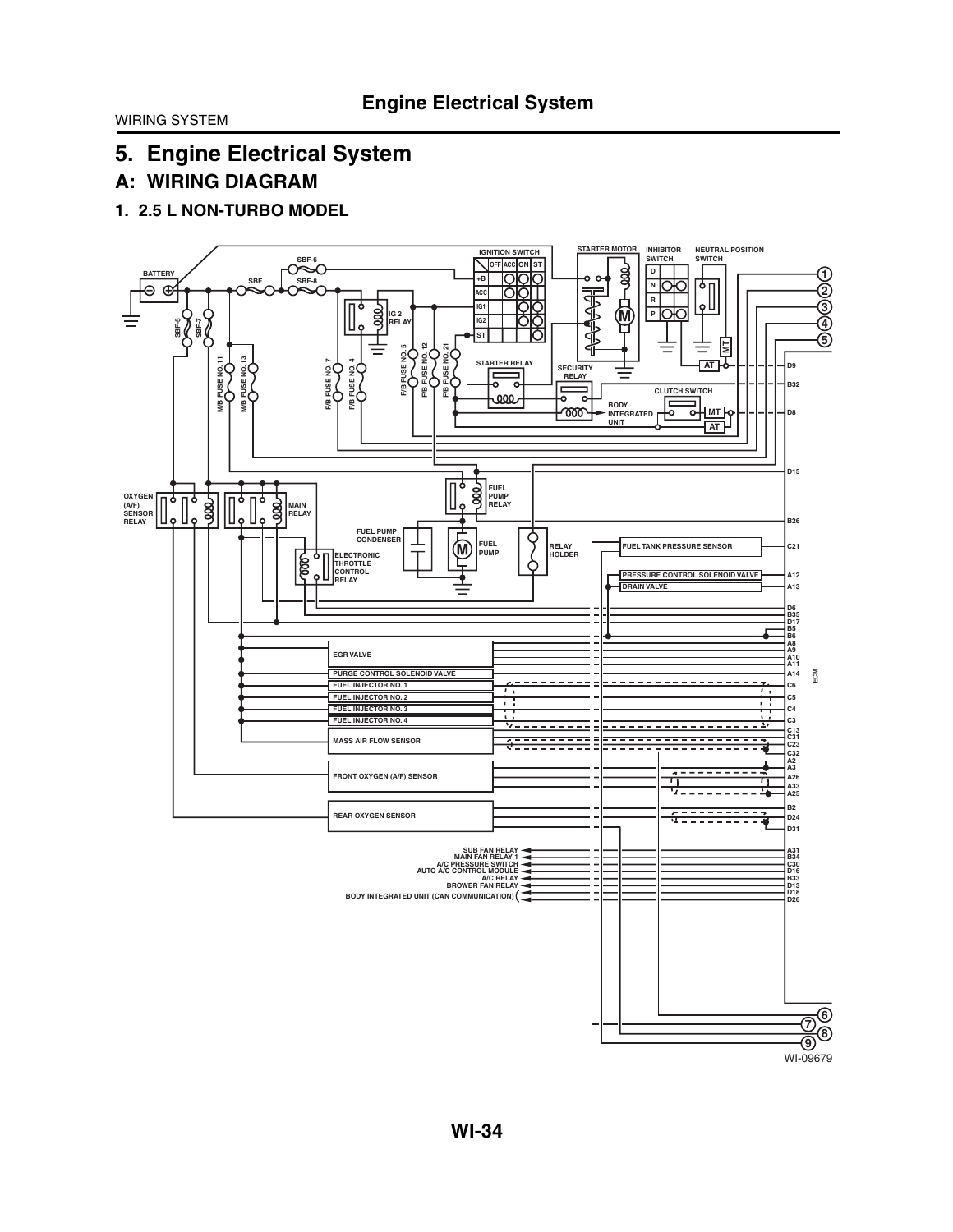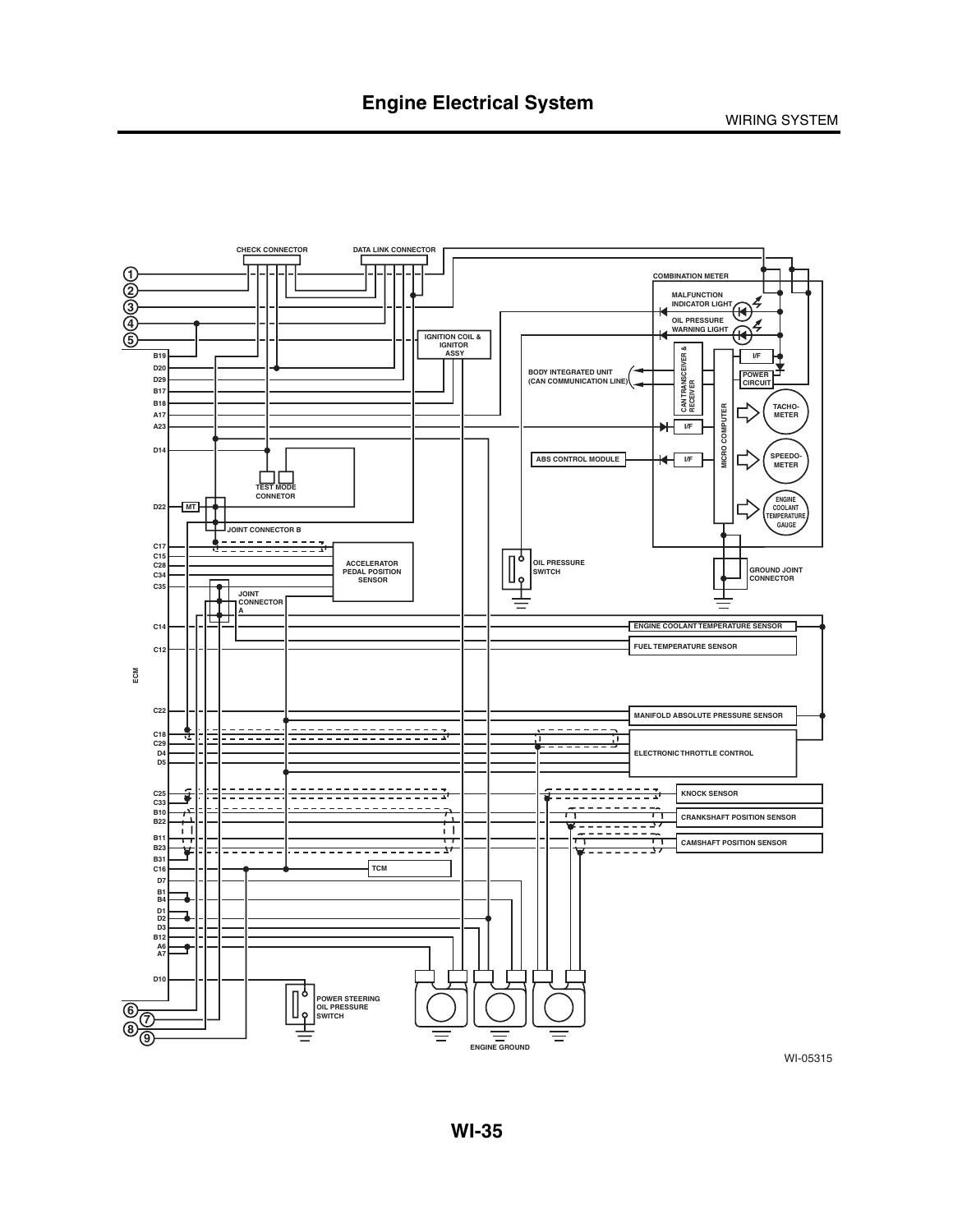### **Engine Electrical System**

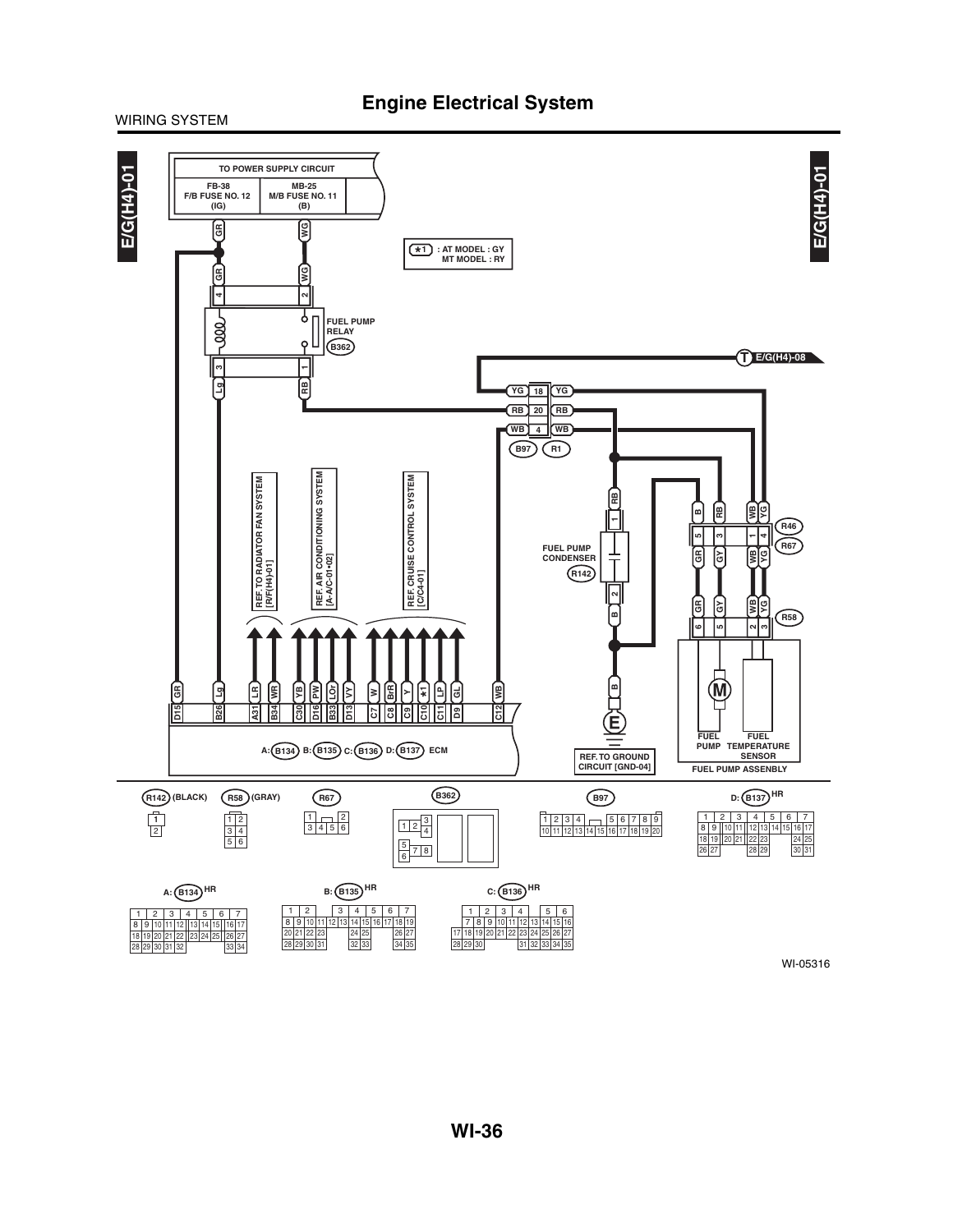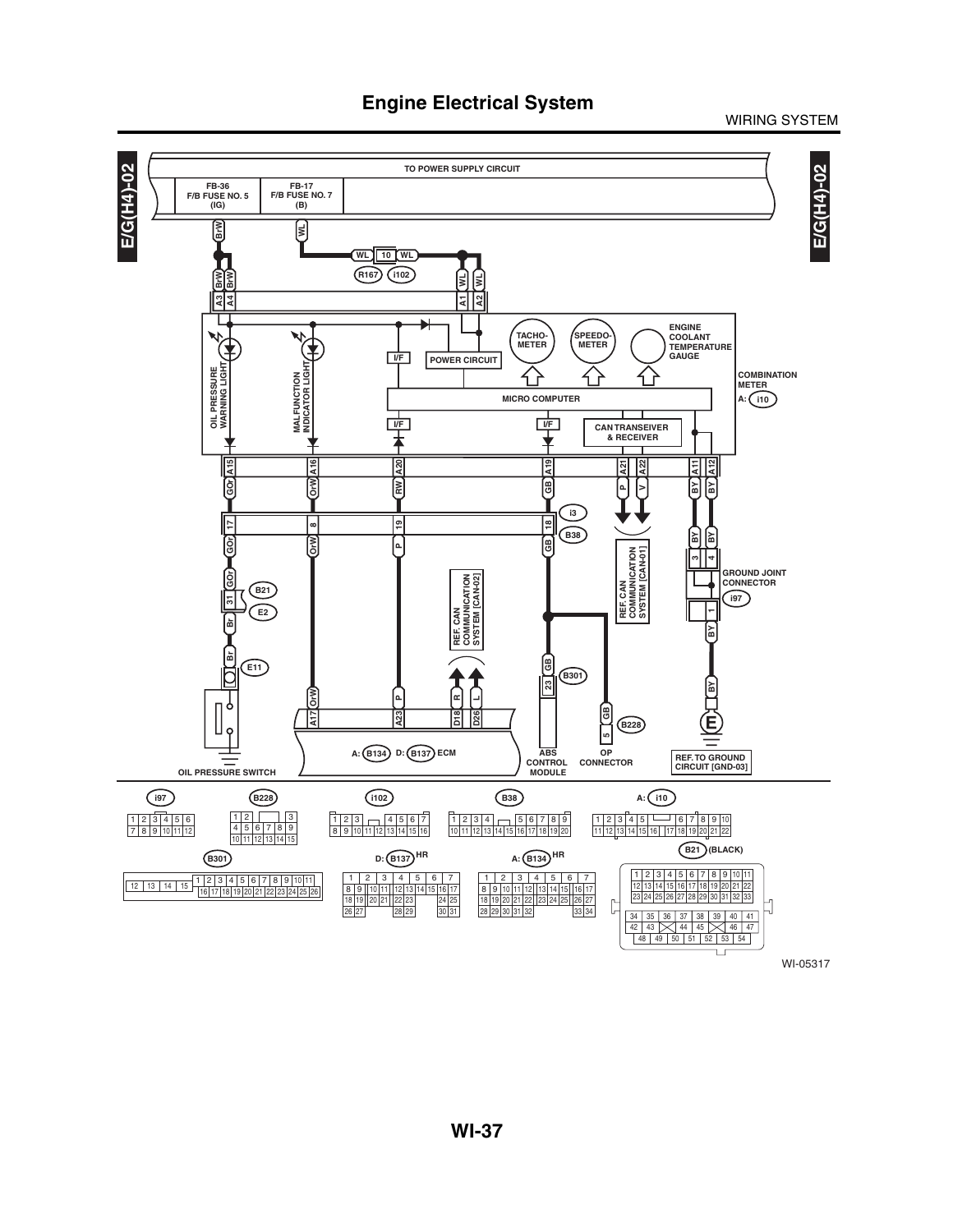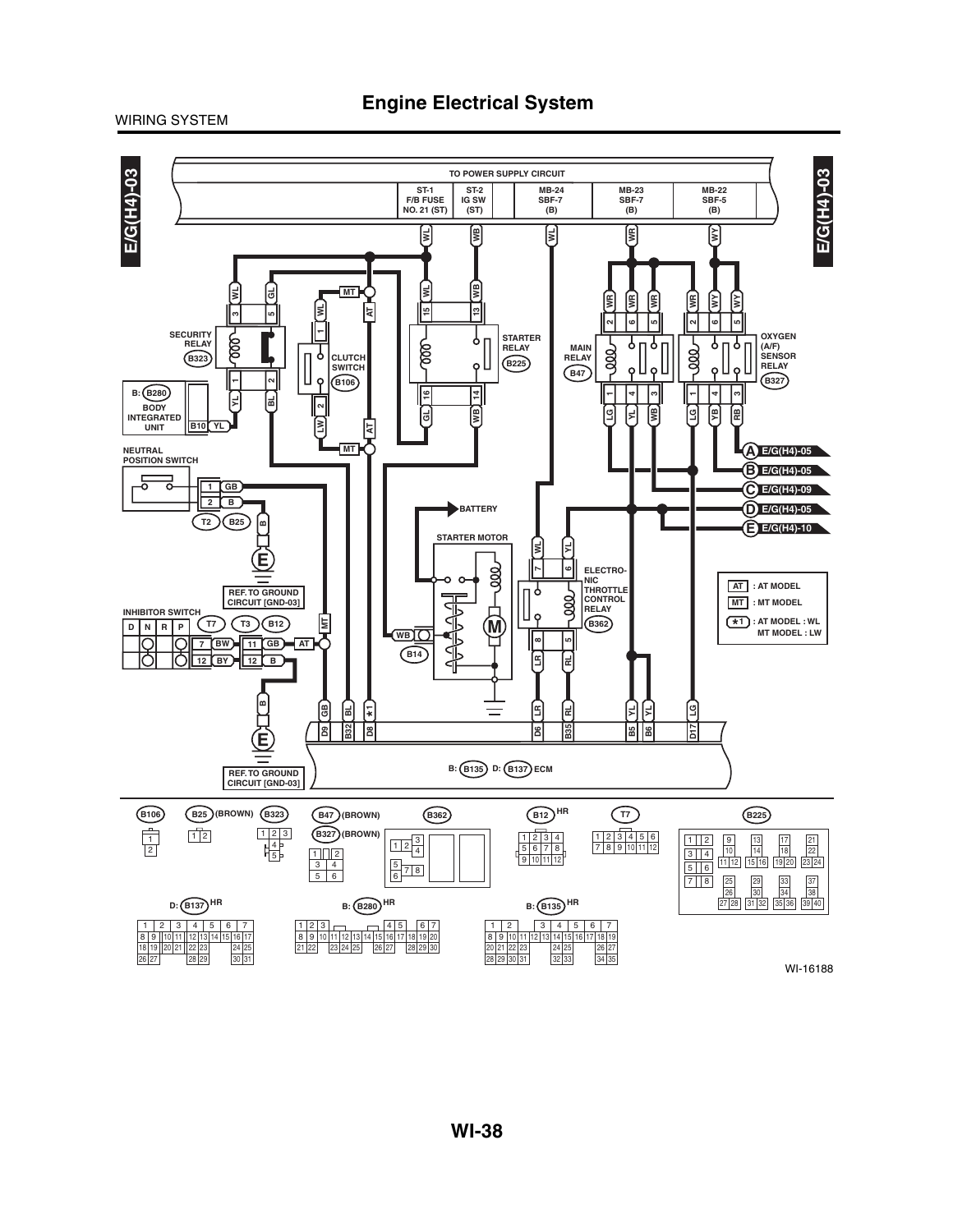### WIRING SYSTEM

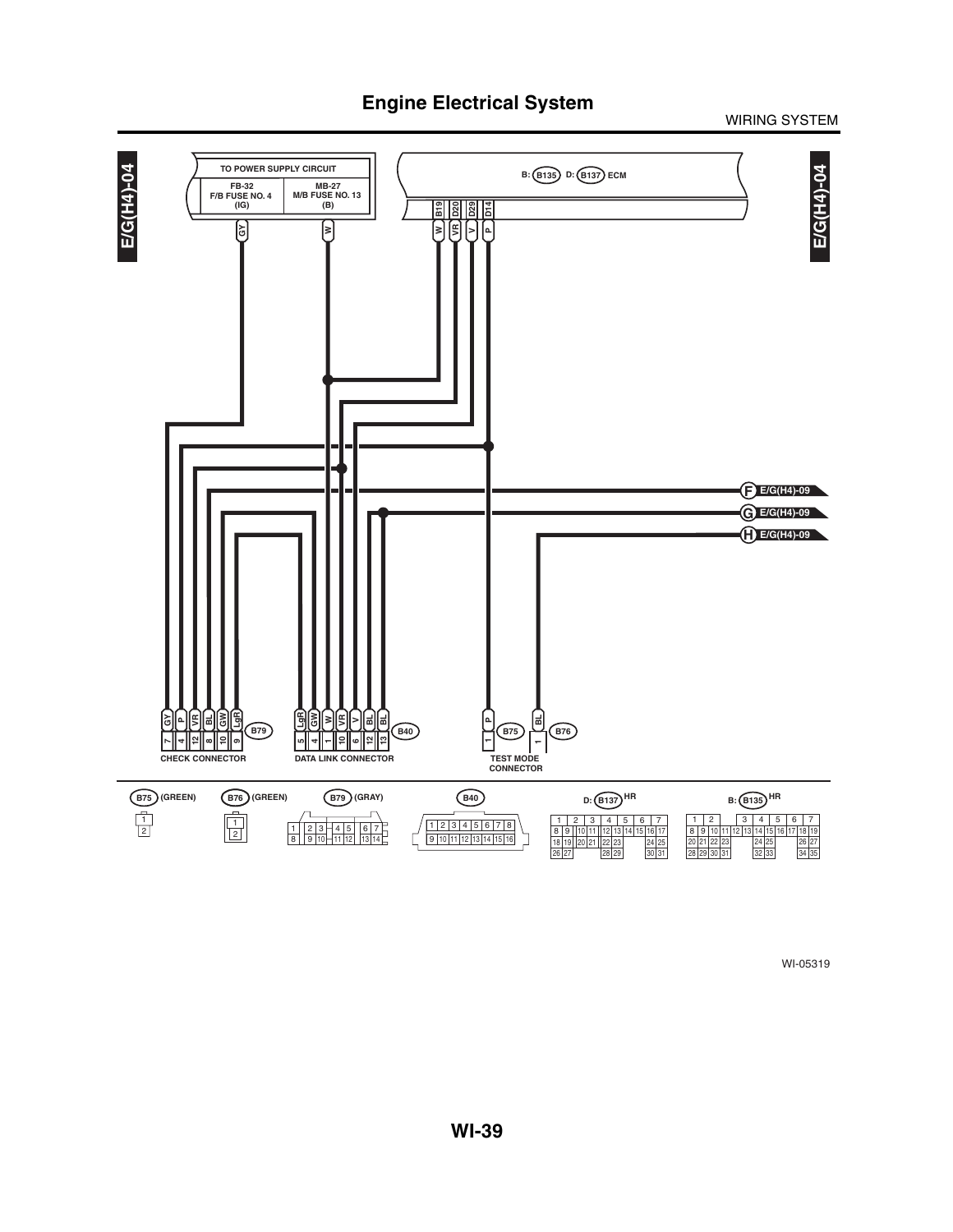

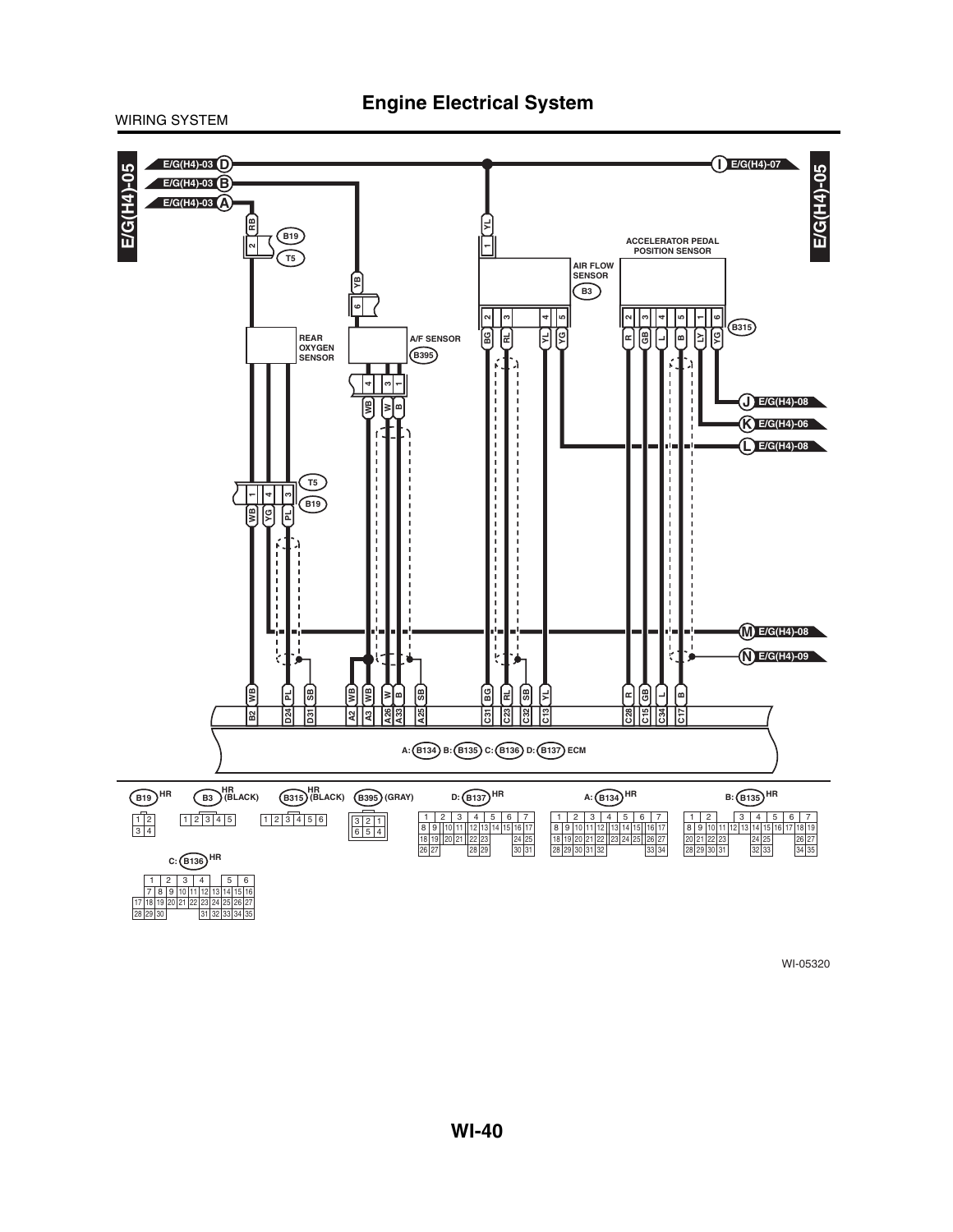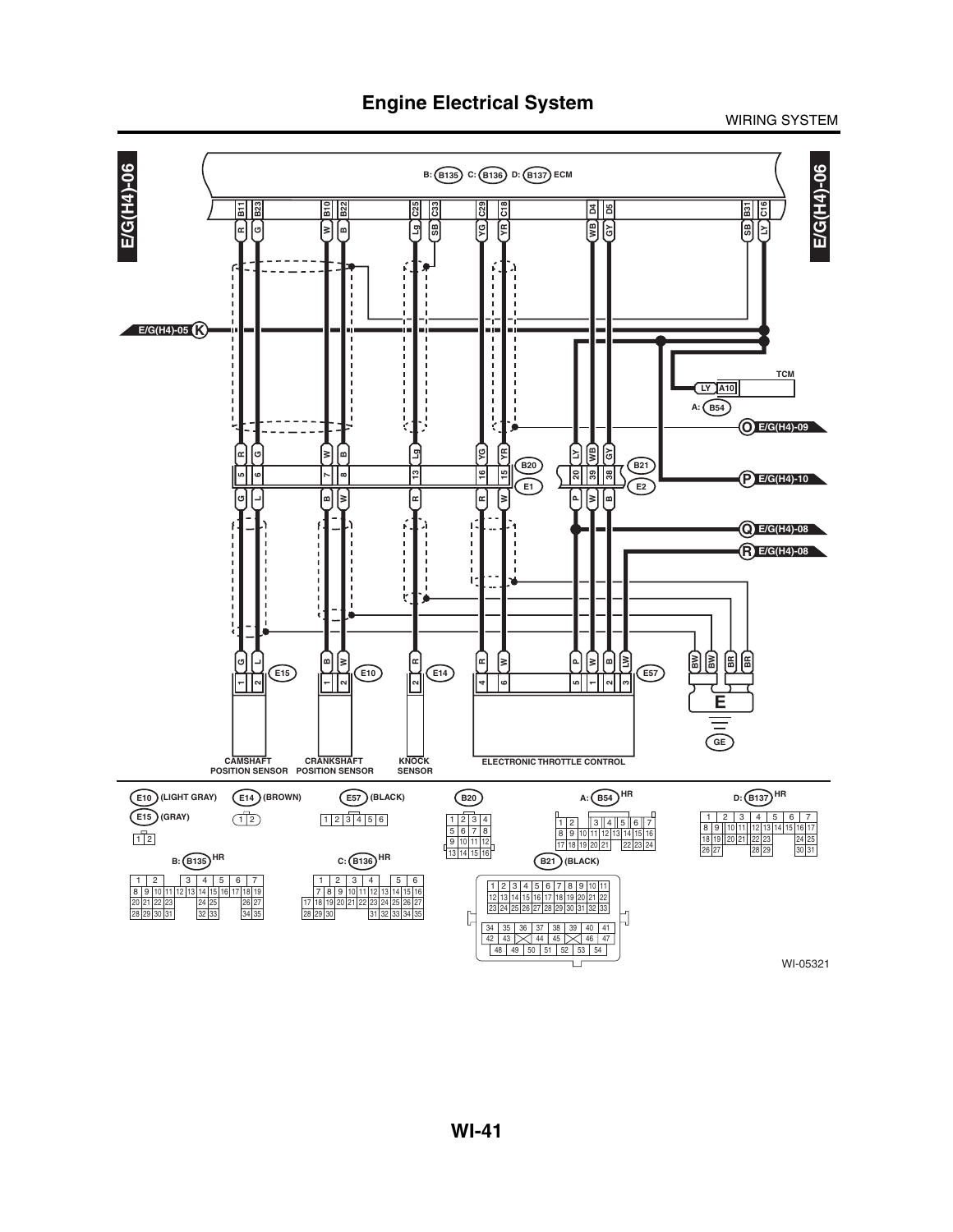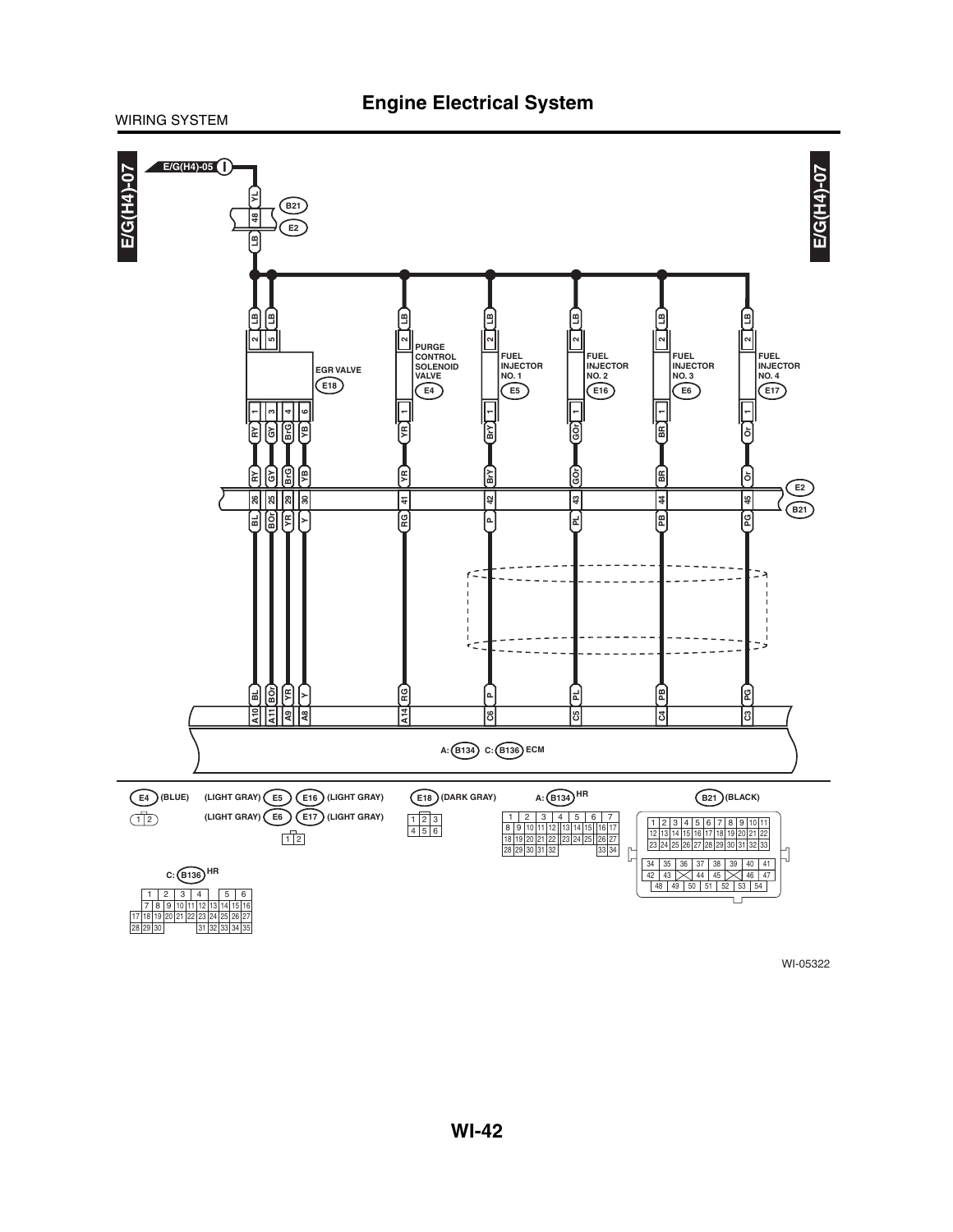WIRING SYSTEM



WI-05323

L.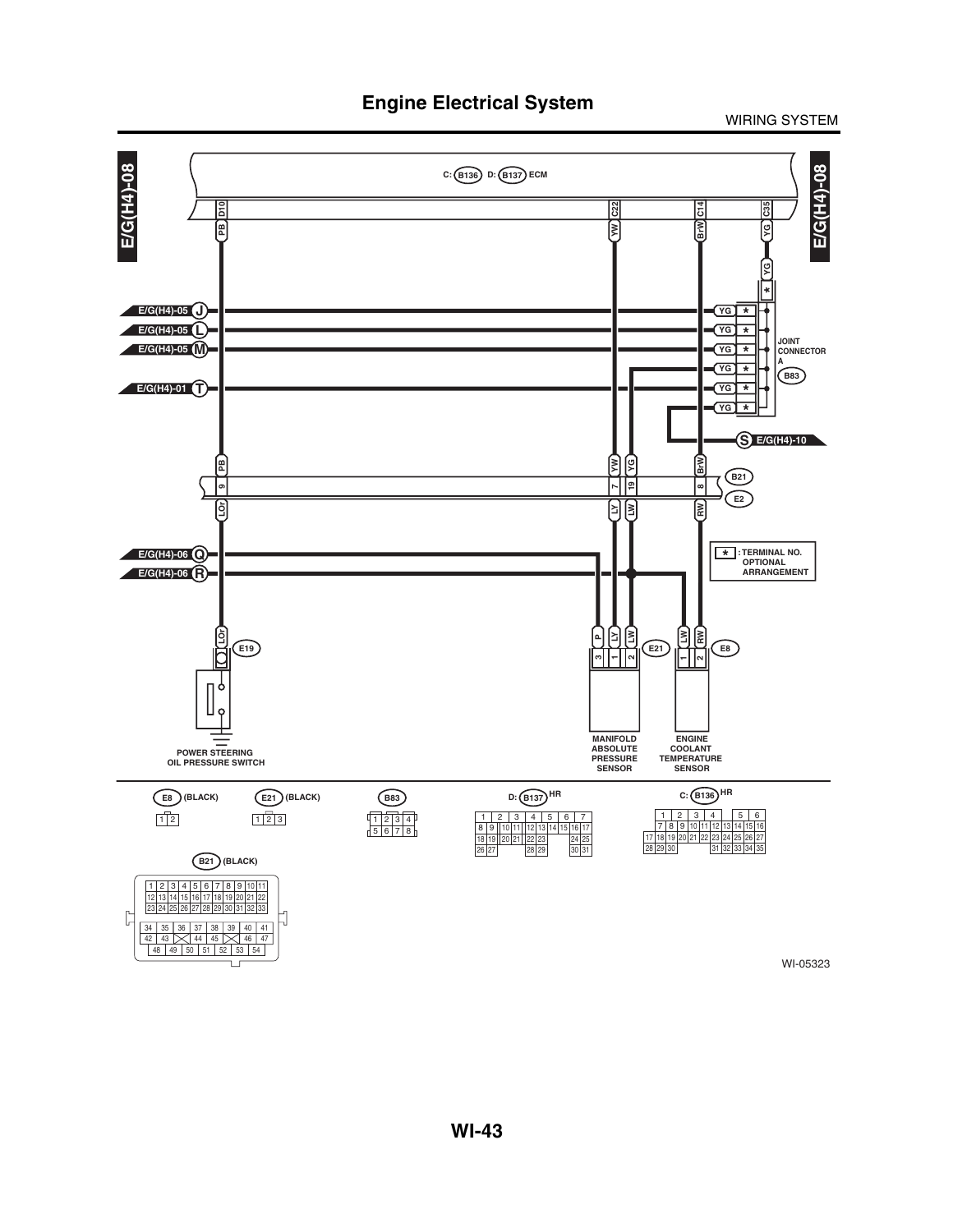

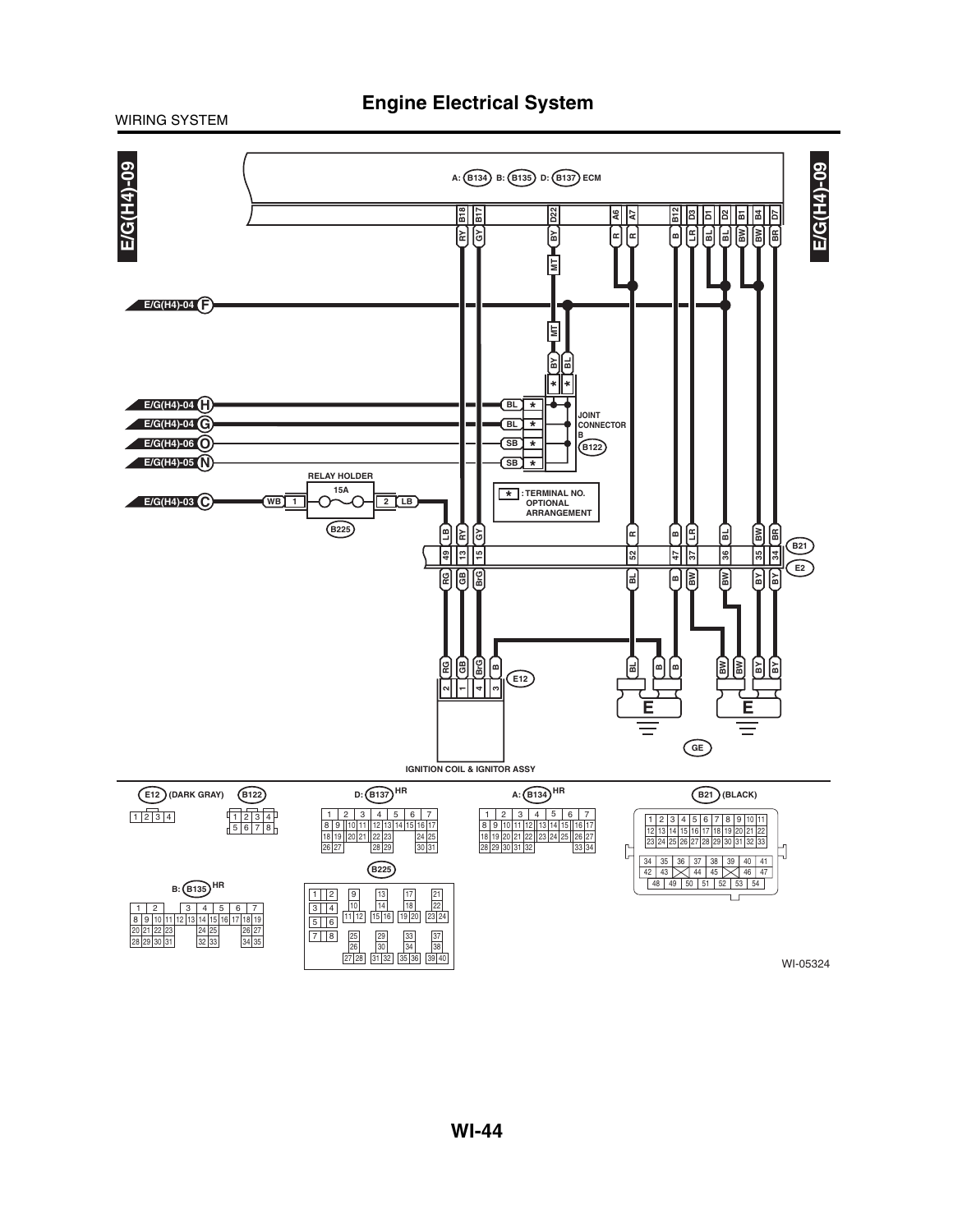

### WIRING SYSTEM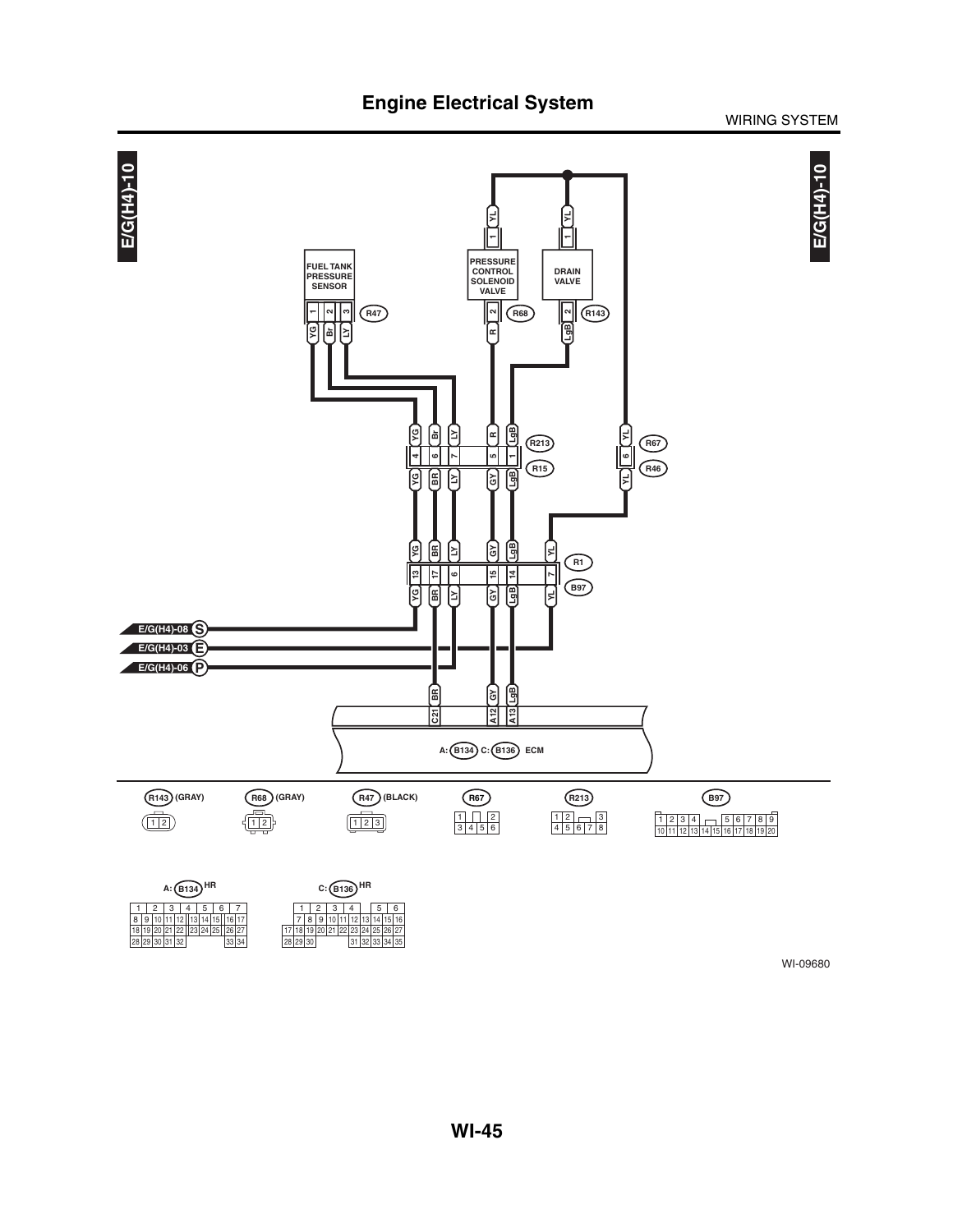### **2. 2.5 L NON-TURBO (U5) MODEL**

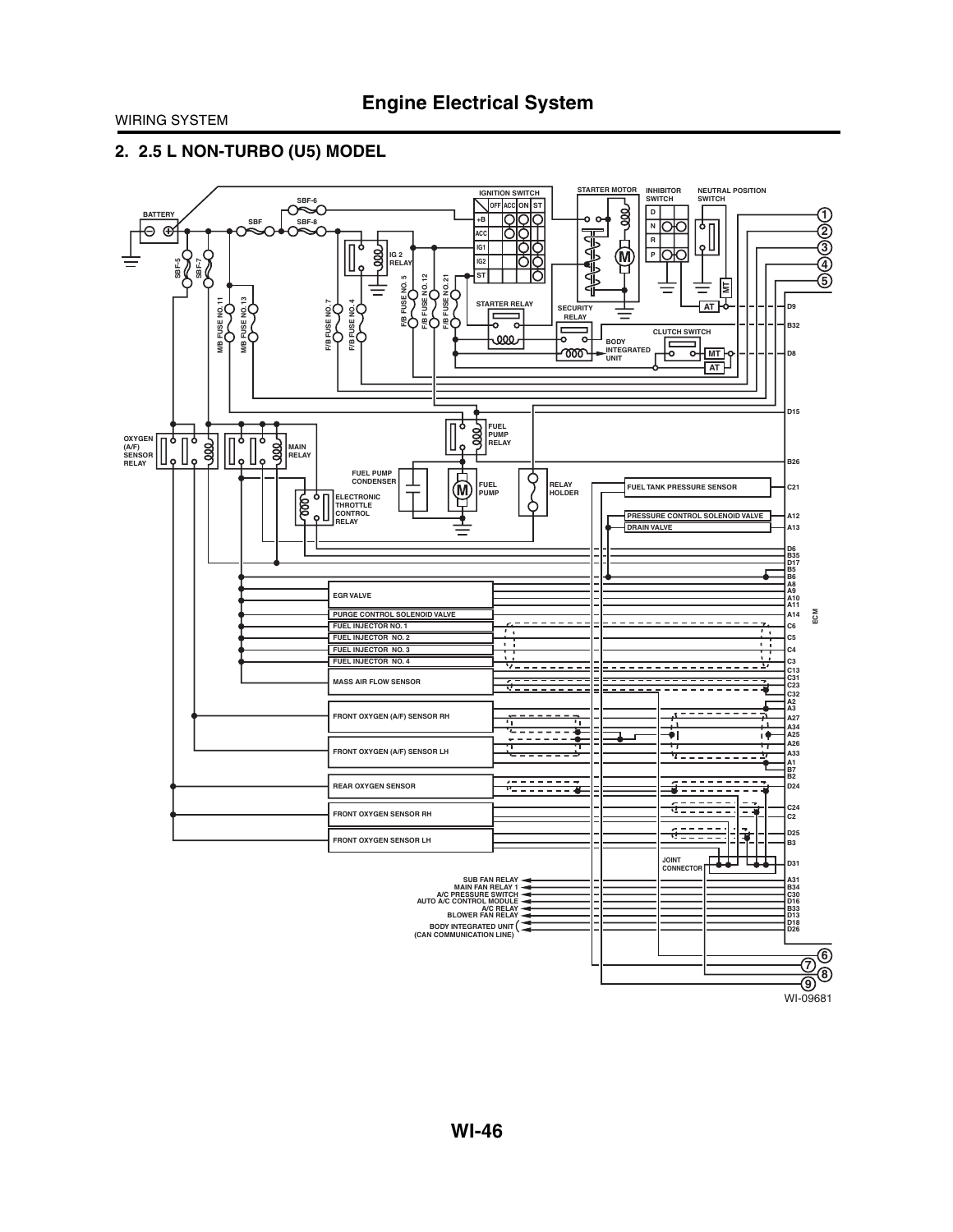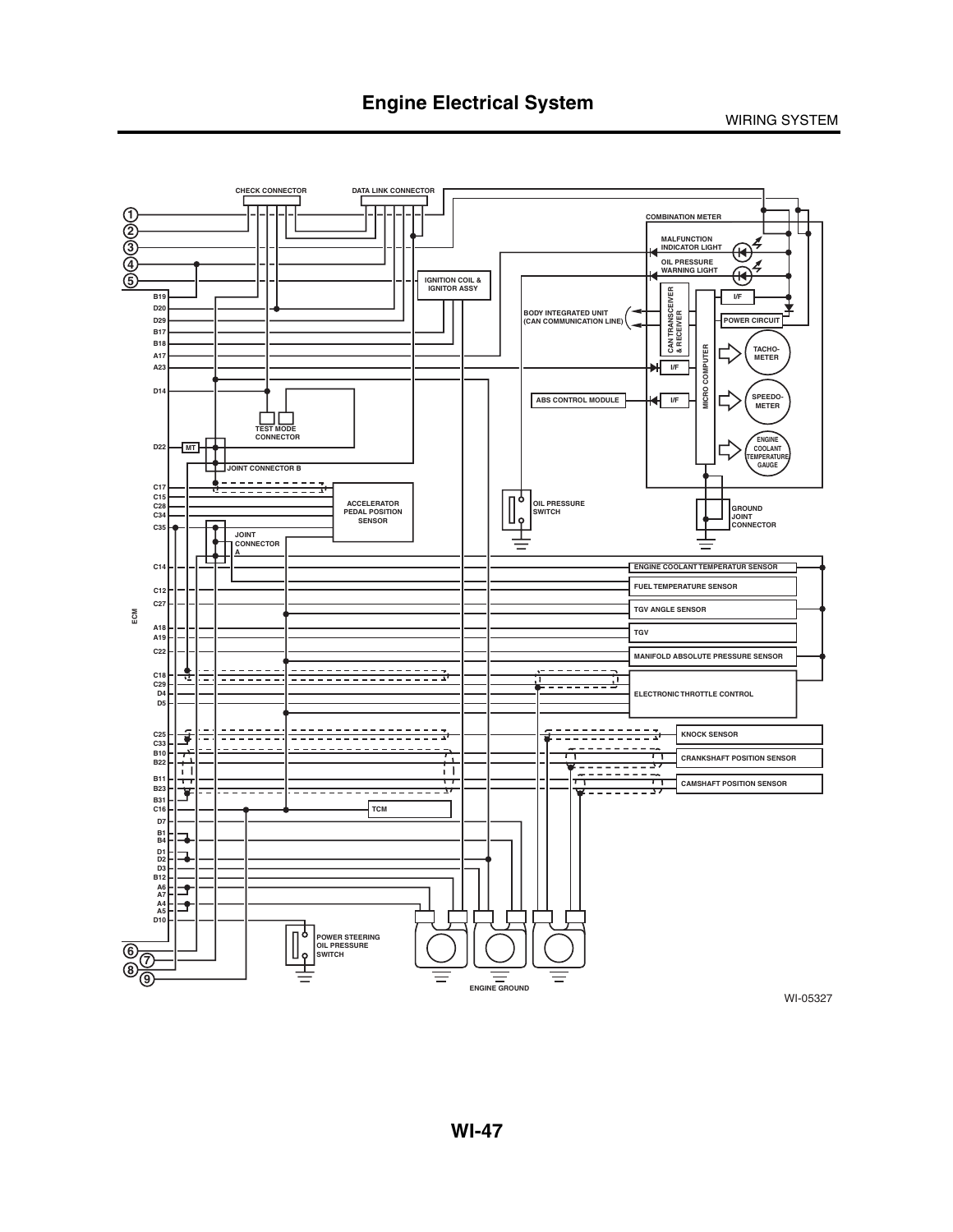### **Engine Electrical System**

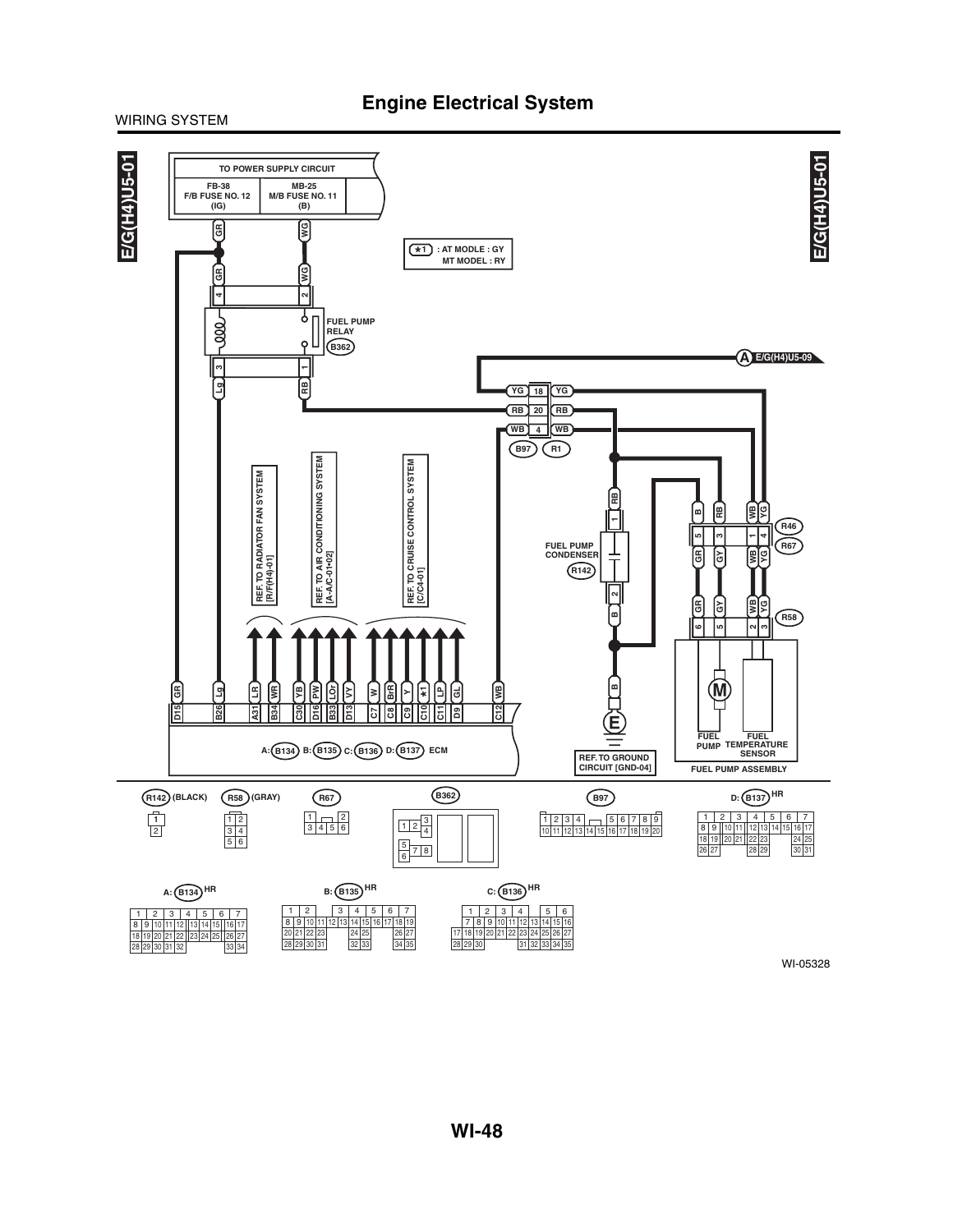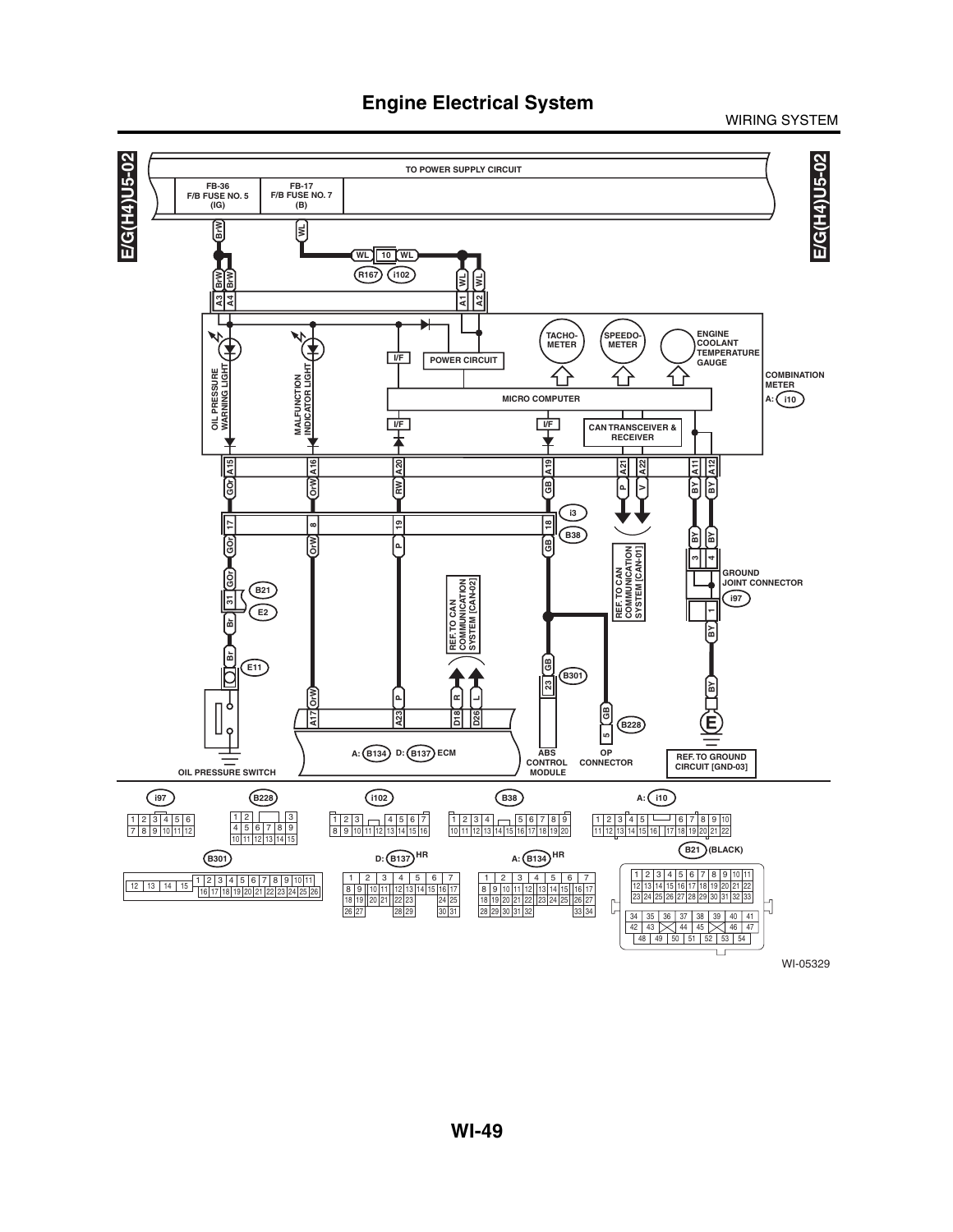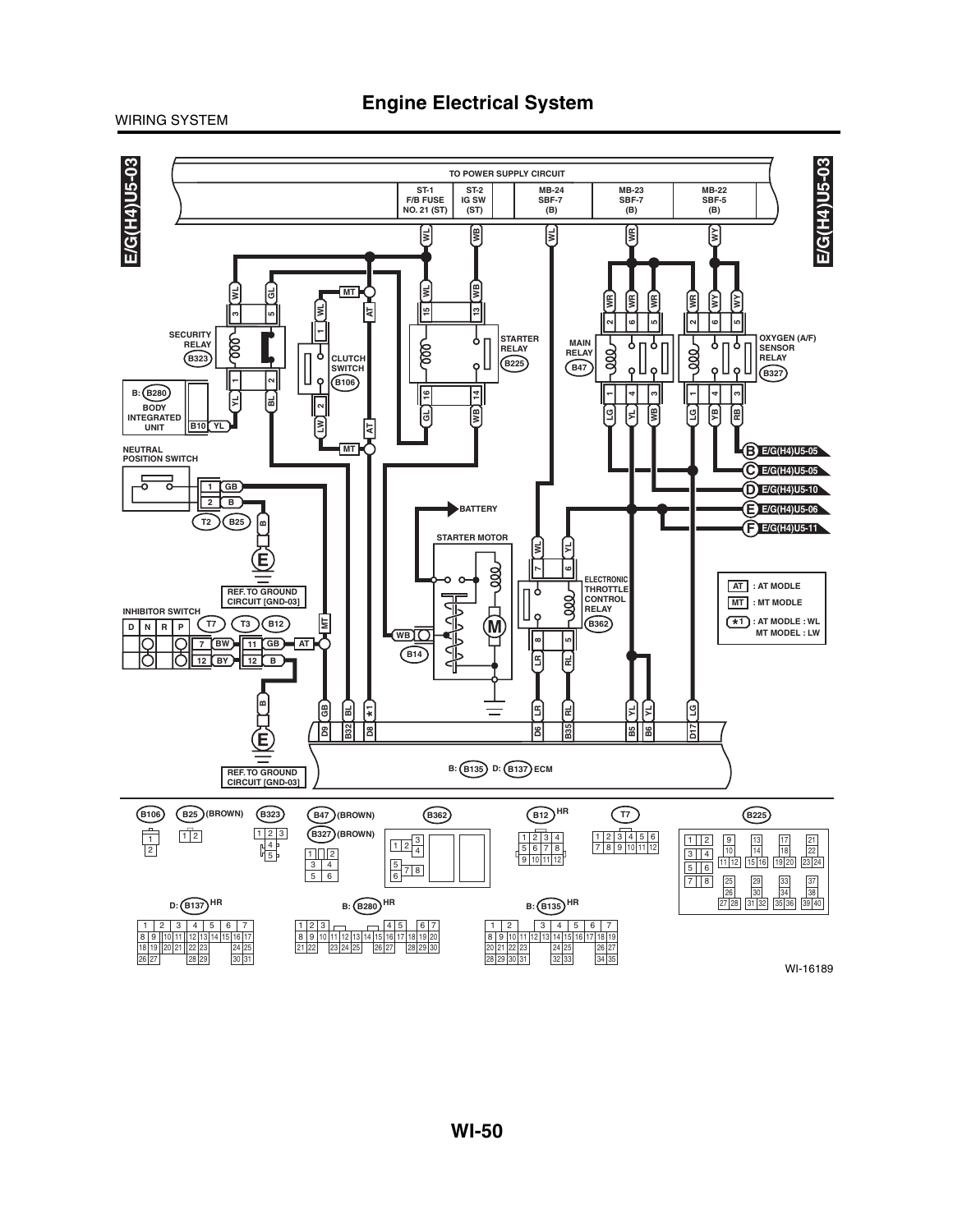### WIRING SYSTEM

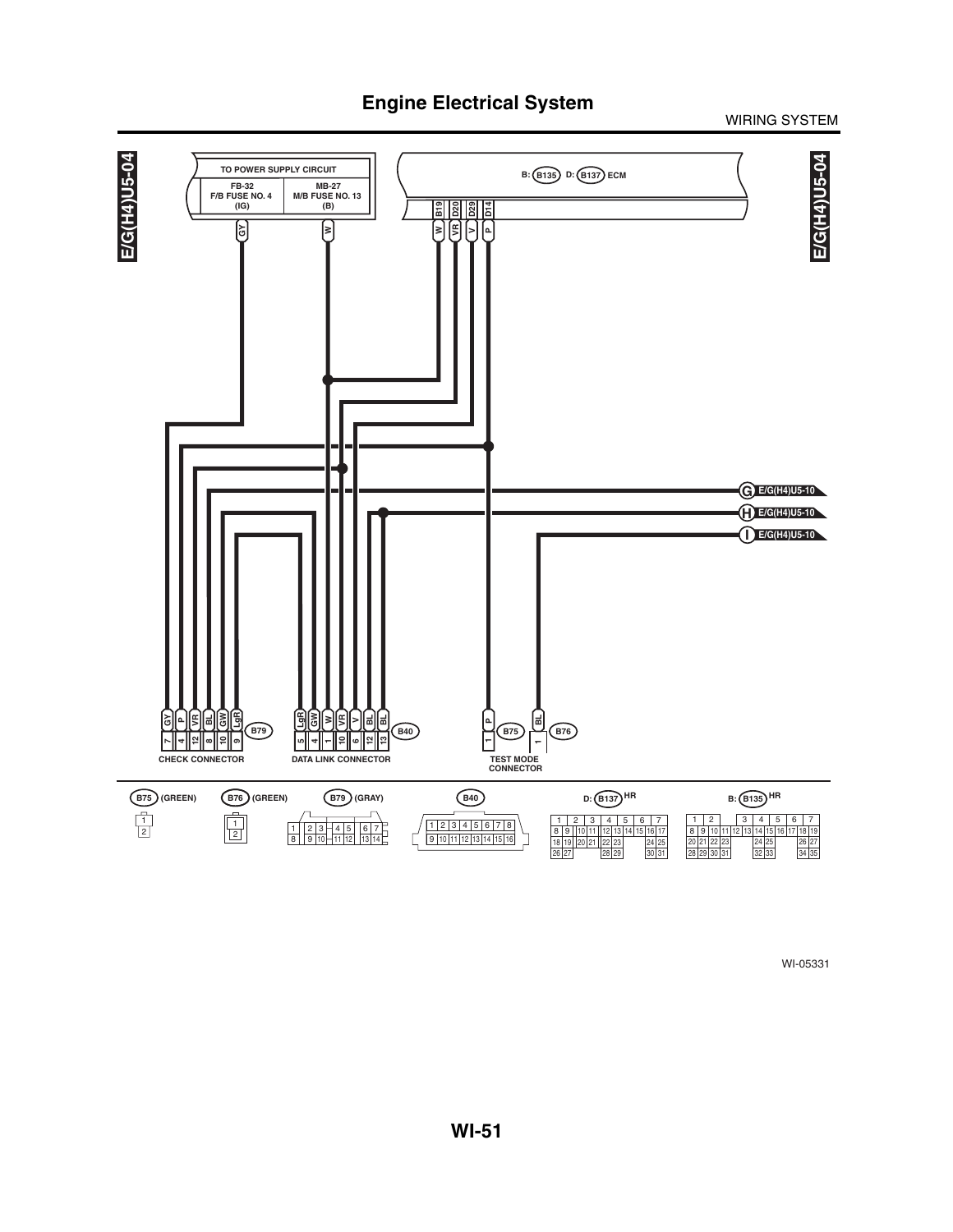### **Engine Electrical System**

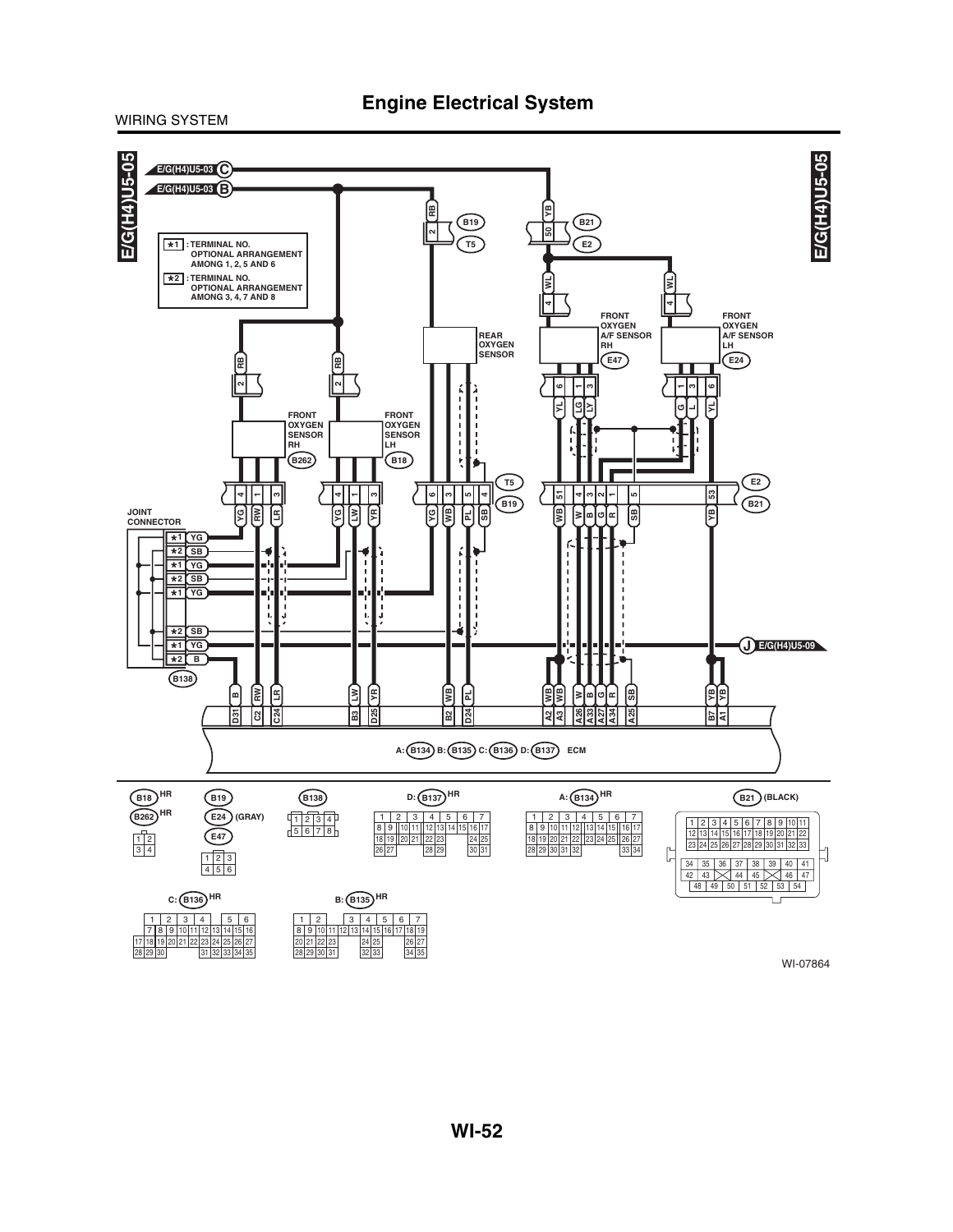#### E/G(H4)U5-06 **E/G(H4)U5-03 E** E/G(H4)U5-06 **E/G(H4)U5-06 K E/G(H4)U5-08 E/G(H4)U5-06 YL ACCELERATOR PEDAL POSITION SENSOR MASS AIR FLOW SENSOR B3 GB 3 RL 3 YG 5 YL 4 R 2 L 4 B 5 B315 BG 2**  $\boxed{5}$  $\left[\begin{smallmatrix}\varphi\cr\vphantom{\Vert}\varphi\cr\vphantom{\Vert}\varphi\cr\end{smallmatrix}\right]$ <u>ر</u> **L E/G(H4)U5-09 M E/G(H4)U5-07 N E/G(H4)U5-09** the control<br>The control<br>The control ł **O E/G(H4)U5-10 SB RL**  $\mathbb{R}$ **BG GB L**  $\mathbf{r}$ **B R S1515 C31** ឌីl |ឌី **C: B136 ECM** B3<sup>HR</sup><br>B3<sup>HR</sup> **B315 (BLACK) (BLACK) HR HR HRC: B136**  $1 \ 2 \ 3 \ 4 \ 5$ 1 2 3 4 5 6  $2 \mid 3 \mid 4 \mid$ 7 | 8 | 9 |10 |11 |12 |13 |14 |15 |16 17 | 18 | 19 | 20<br>28 | 29 | 30 | 24 25 21 22 23 26 27 29 31 32 33 34 35

# **Engine Electrical System**

WIRING SYSTEM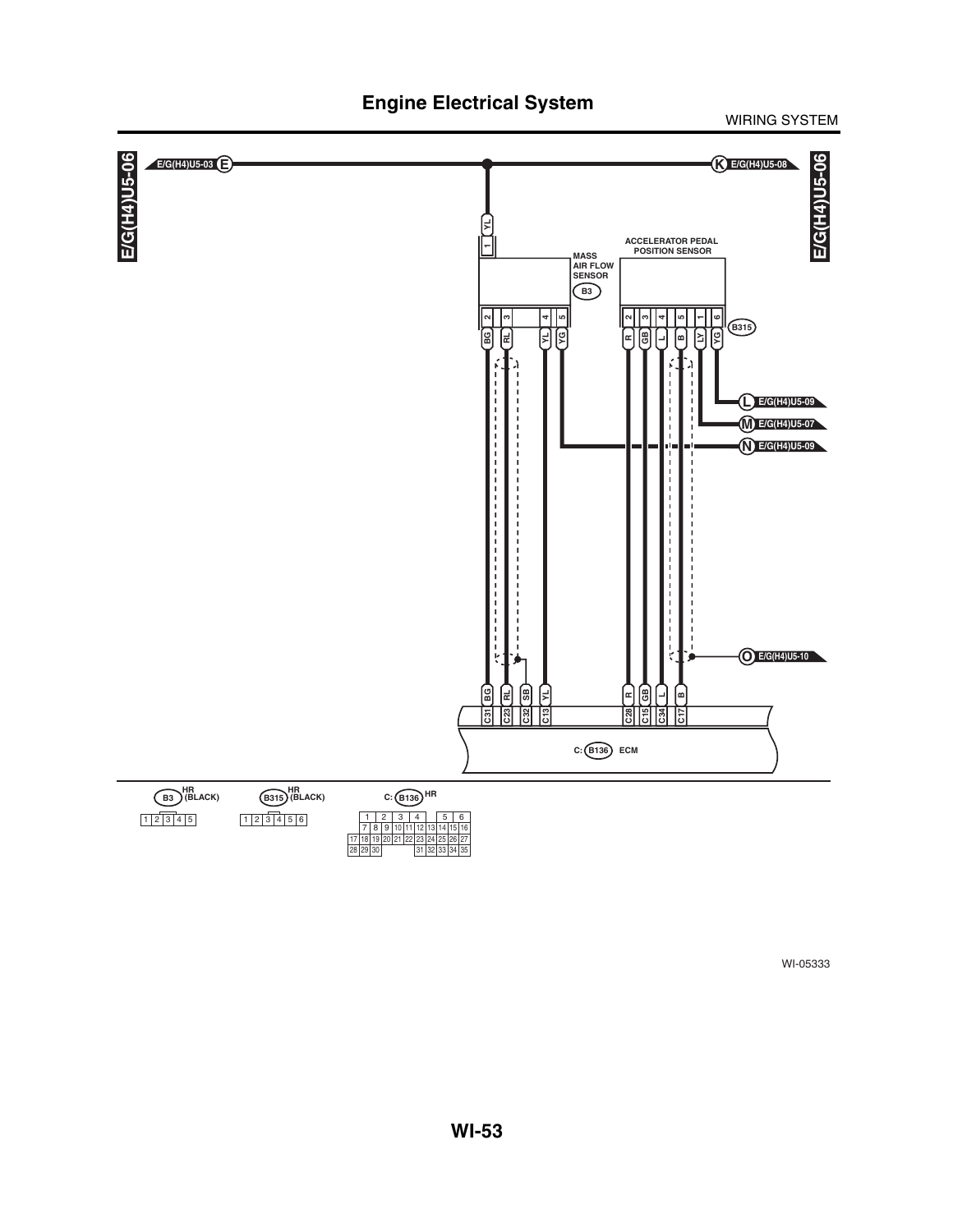### WIRING SYSTEM

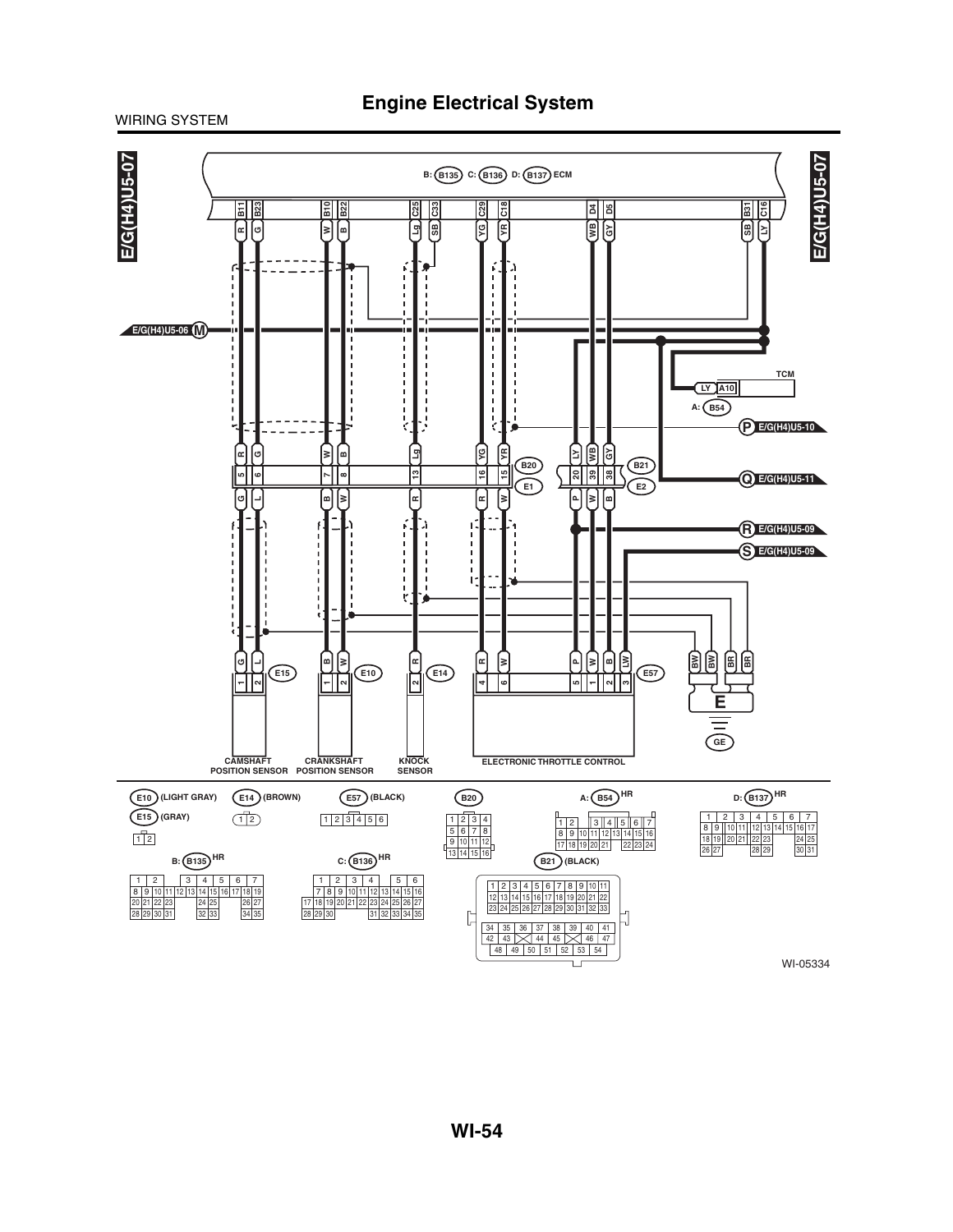**Engine Electrical System**

WIRING SYSTEM

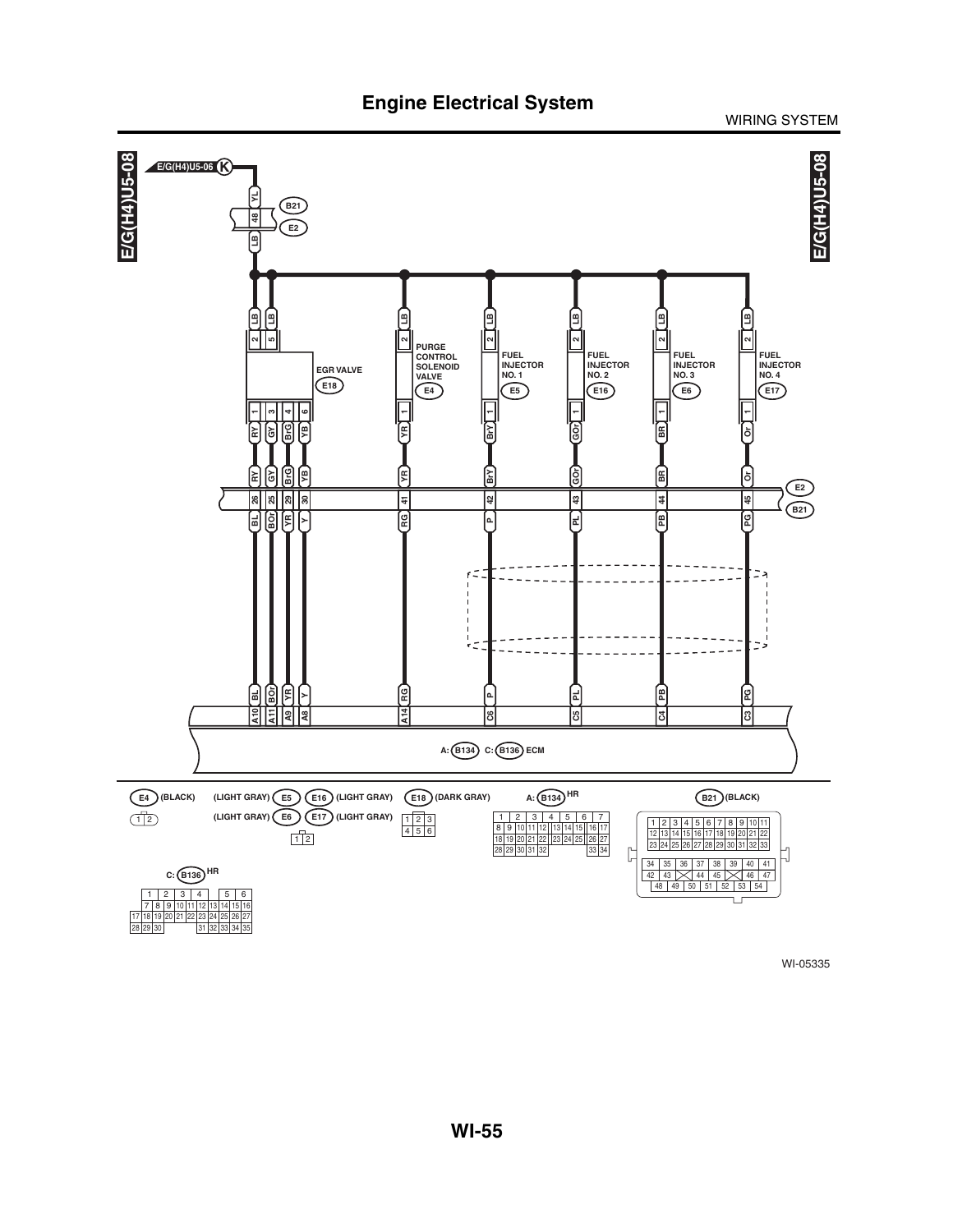

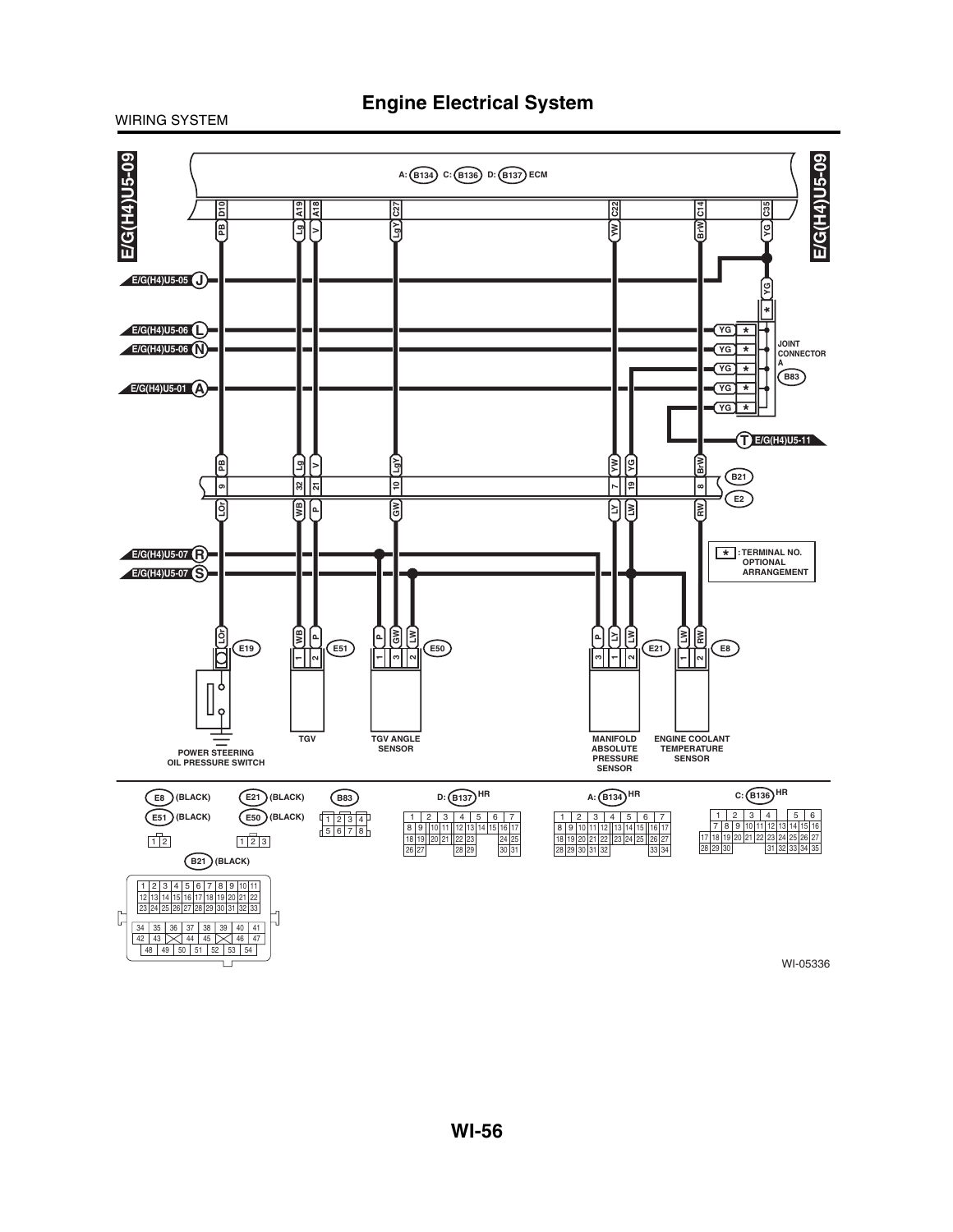**Engine Electrical System**

WIRING SYSTEM

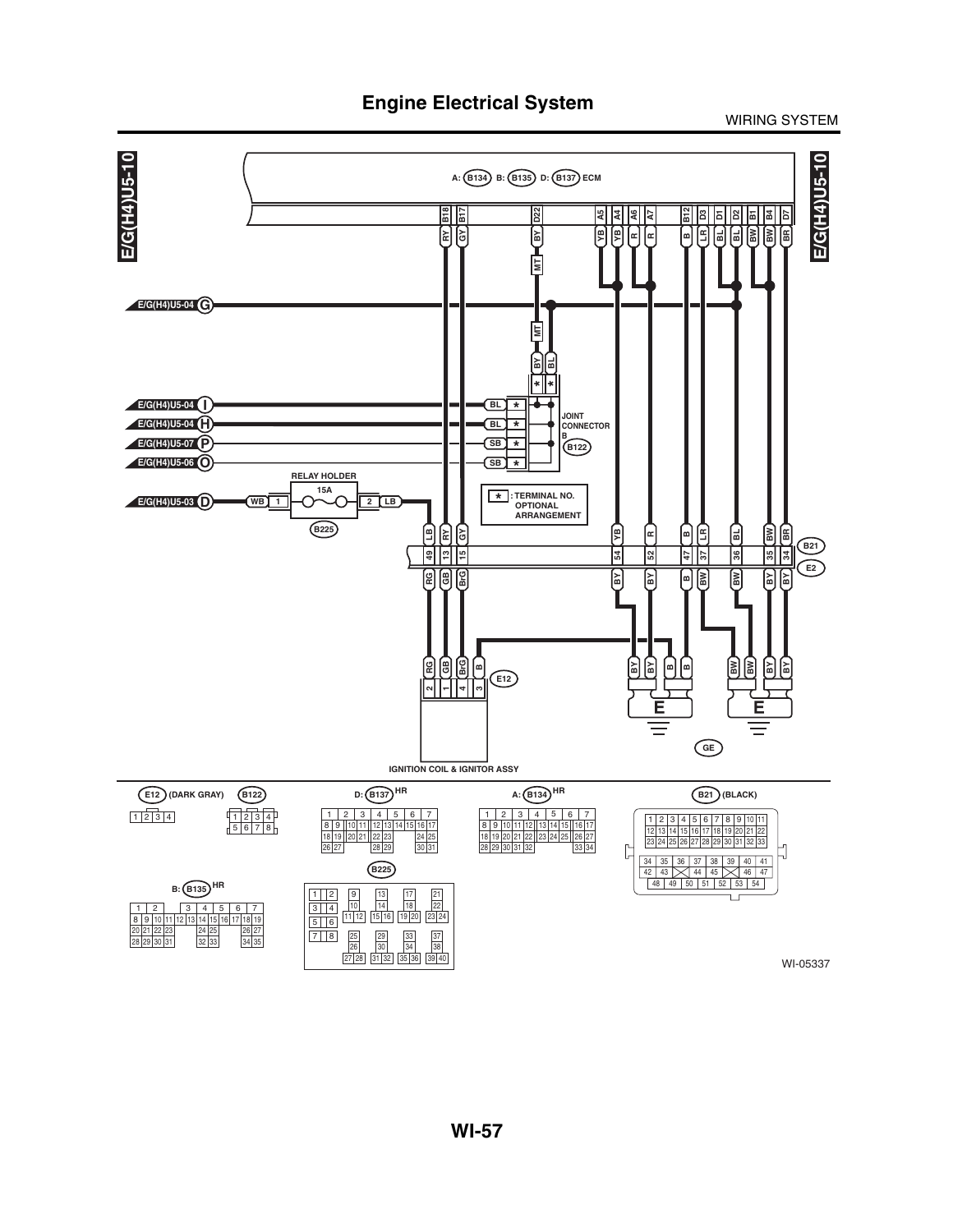### **Engine Electrical System**

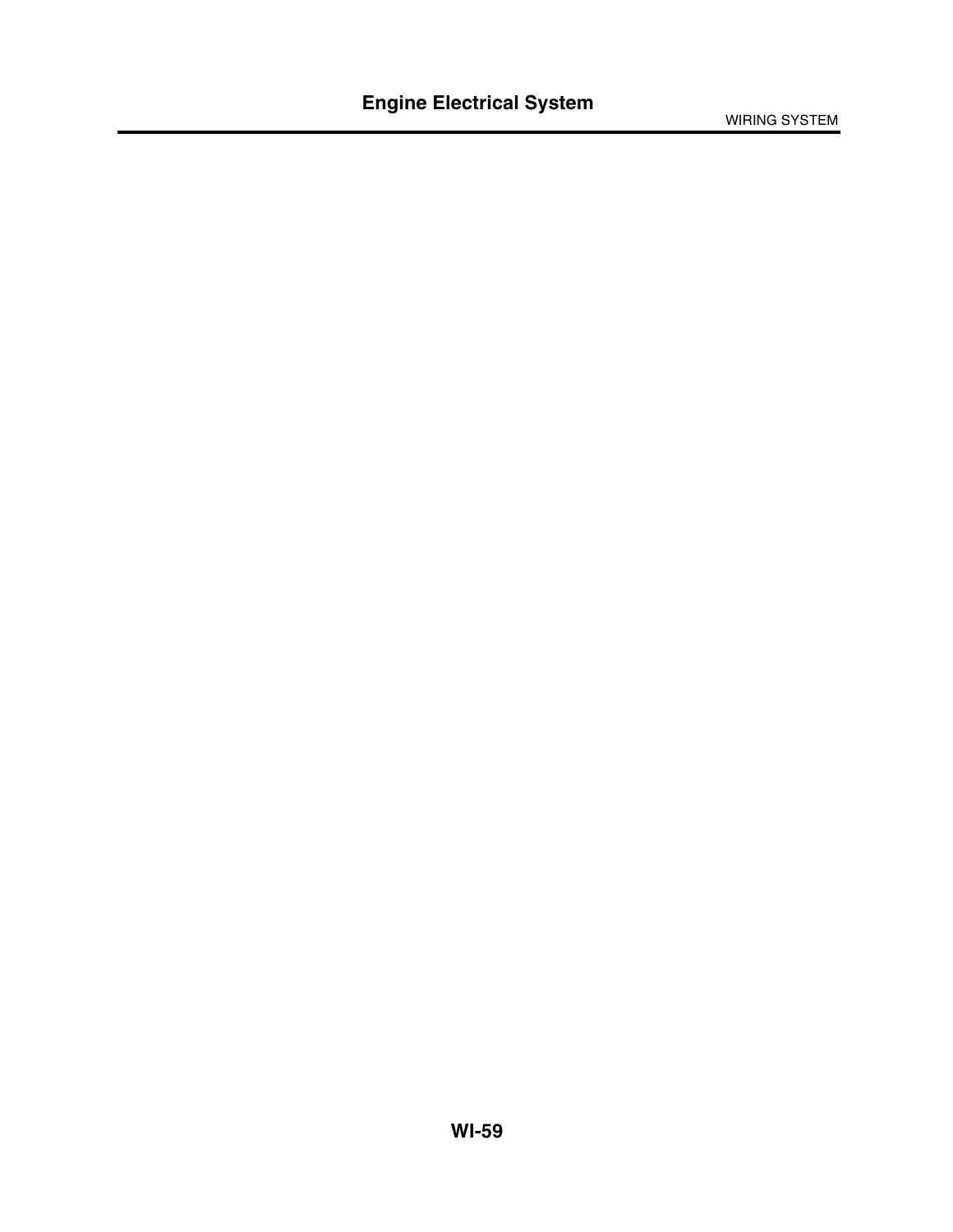### **3. 3.0 L MODEL**

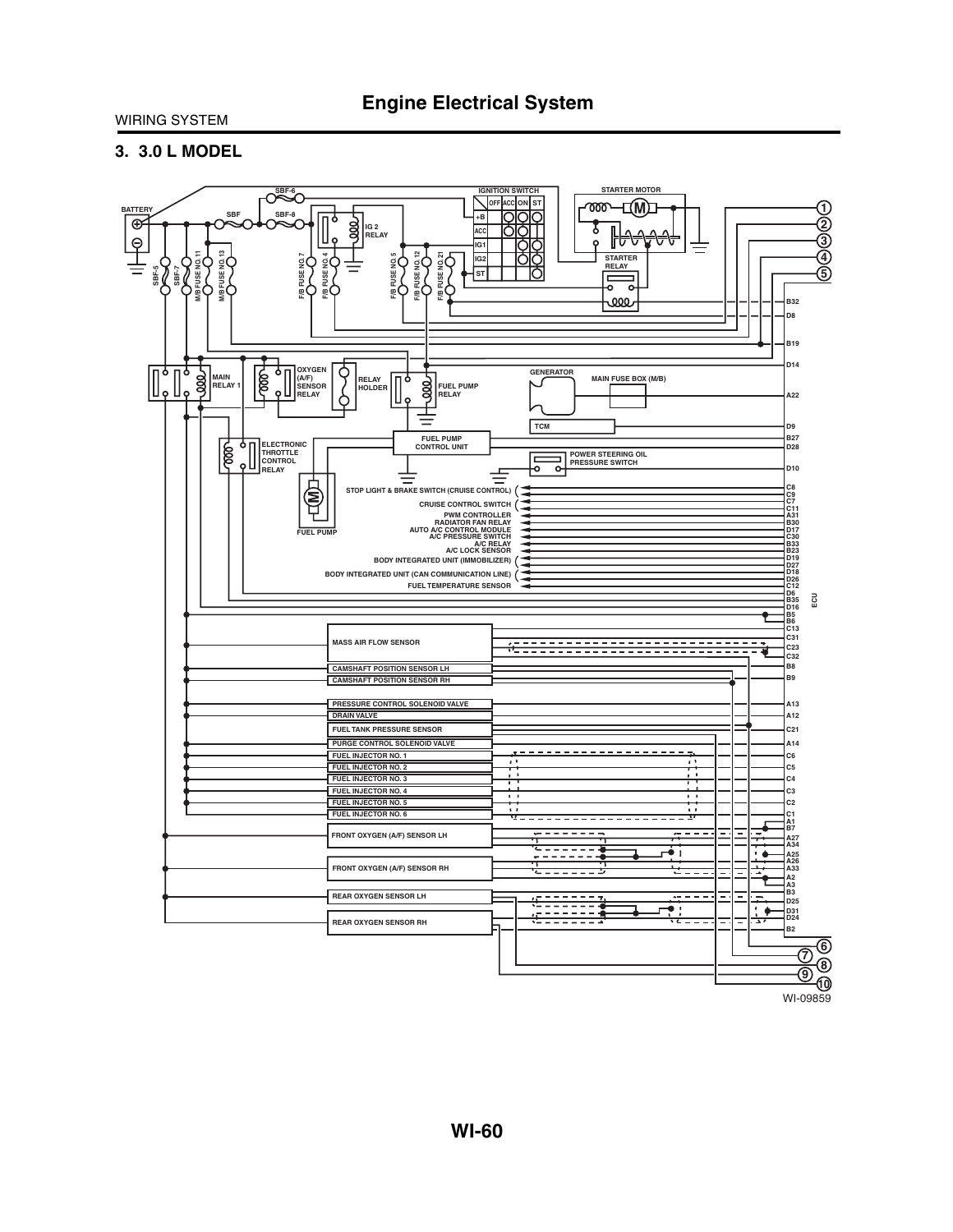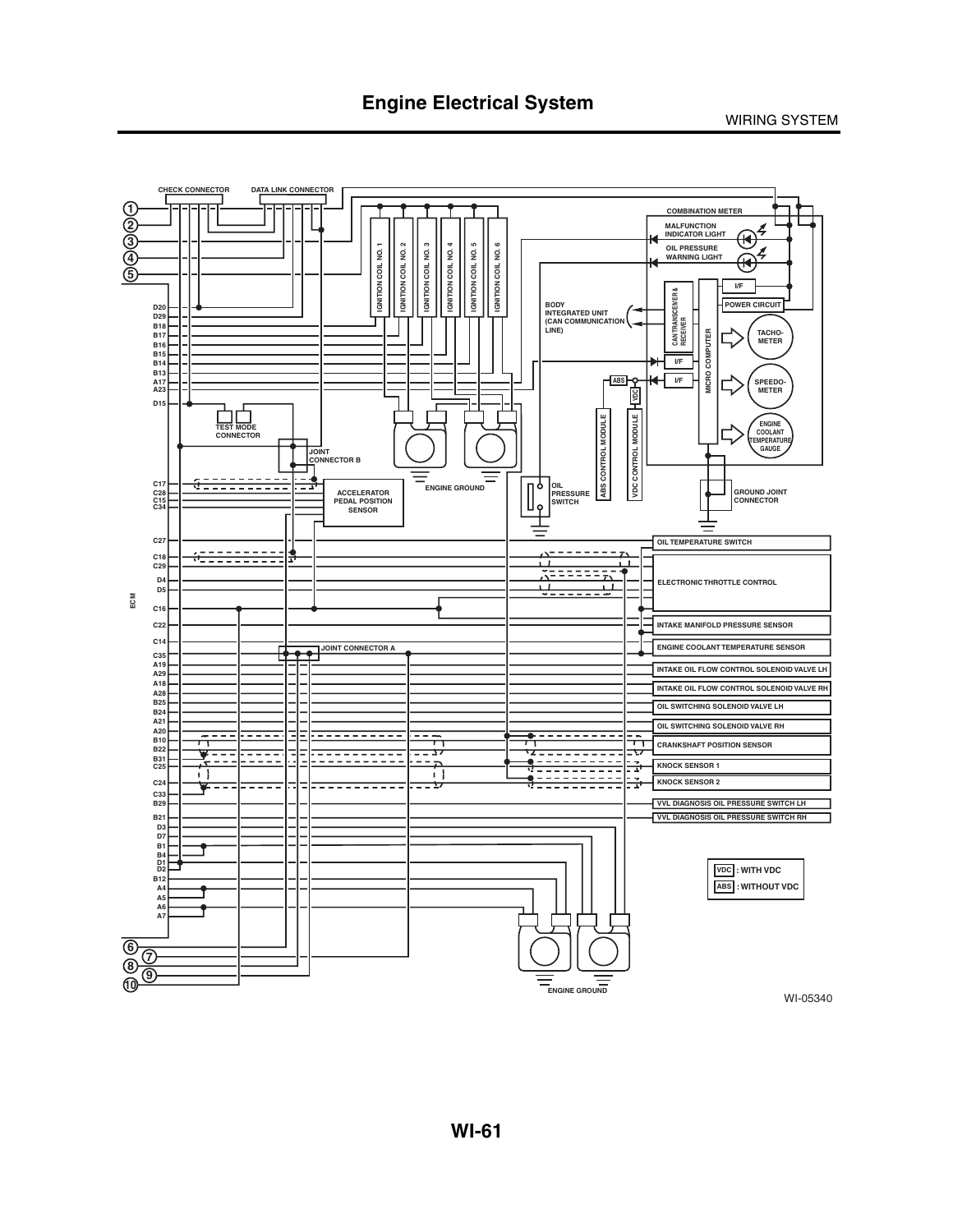**Engine Electrical System**

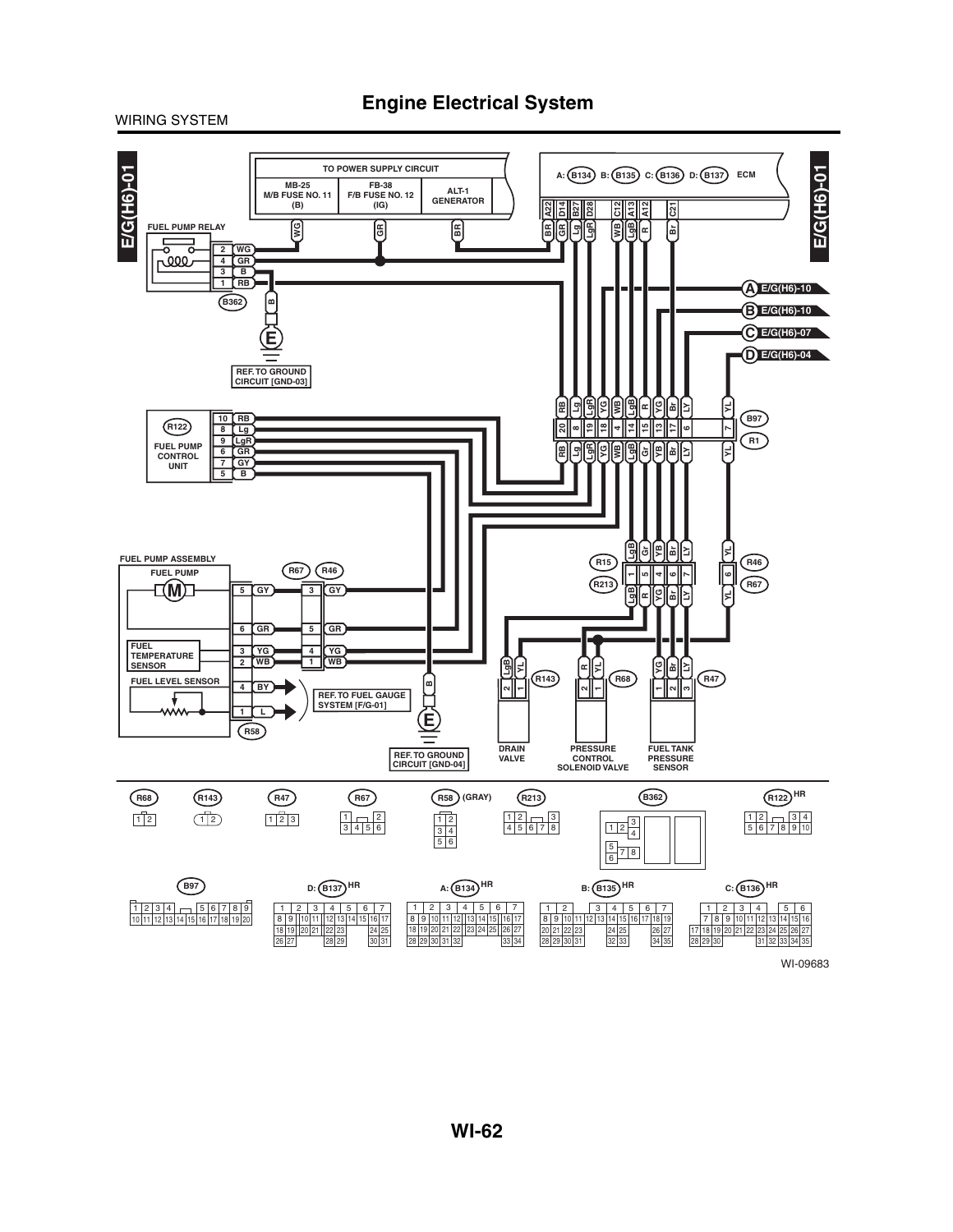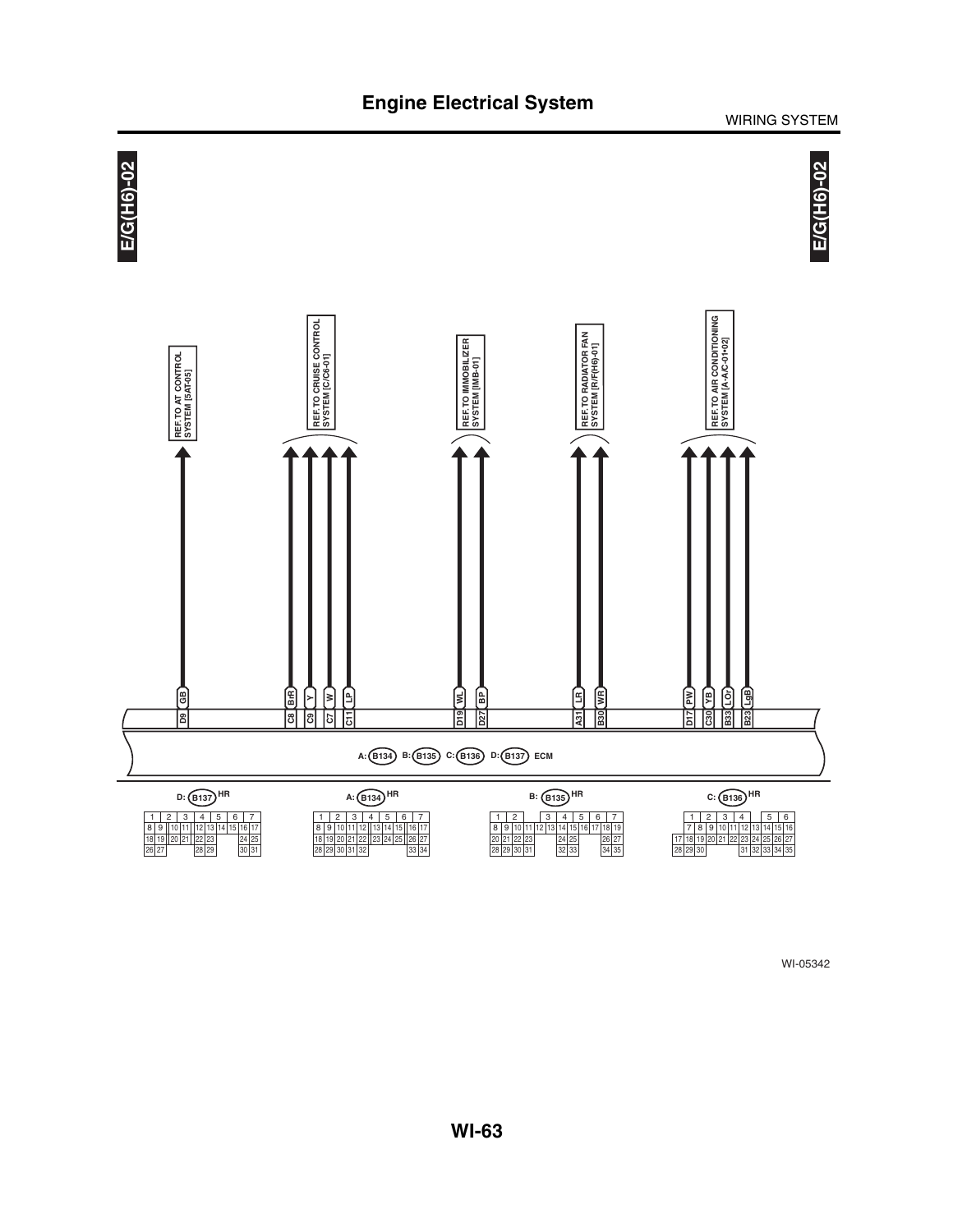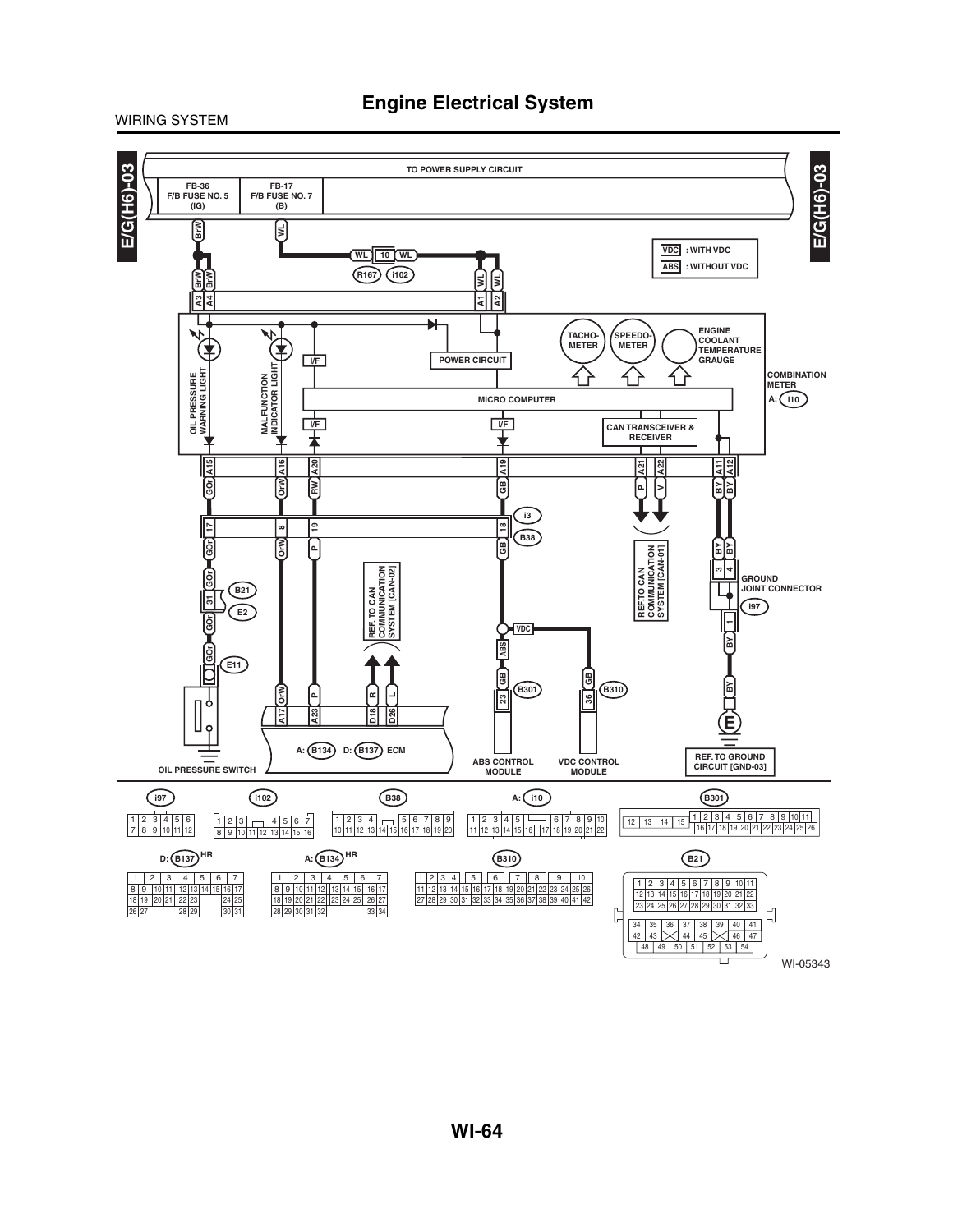![](_page_31_Figure_2.jpeg)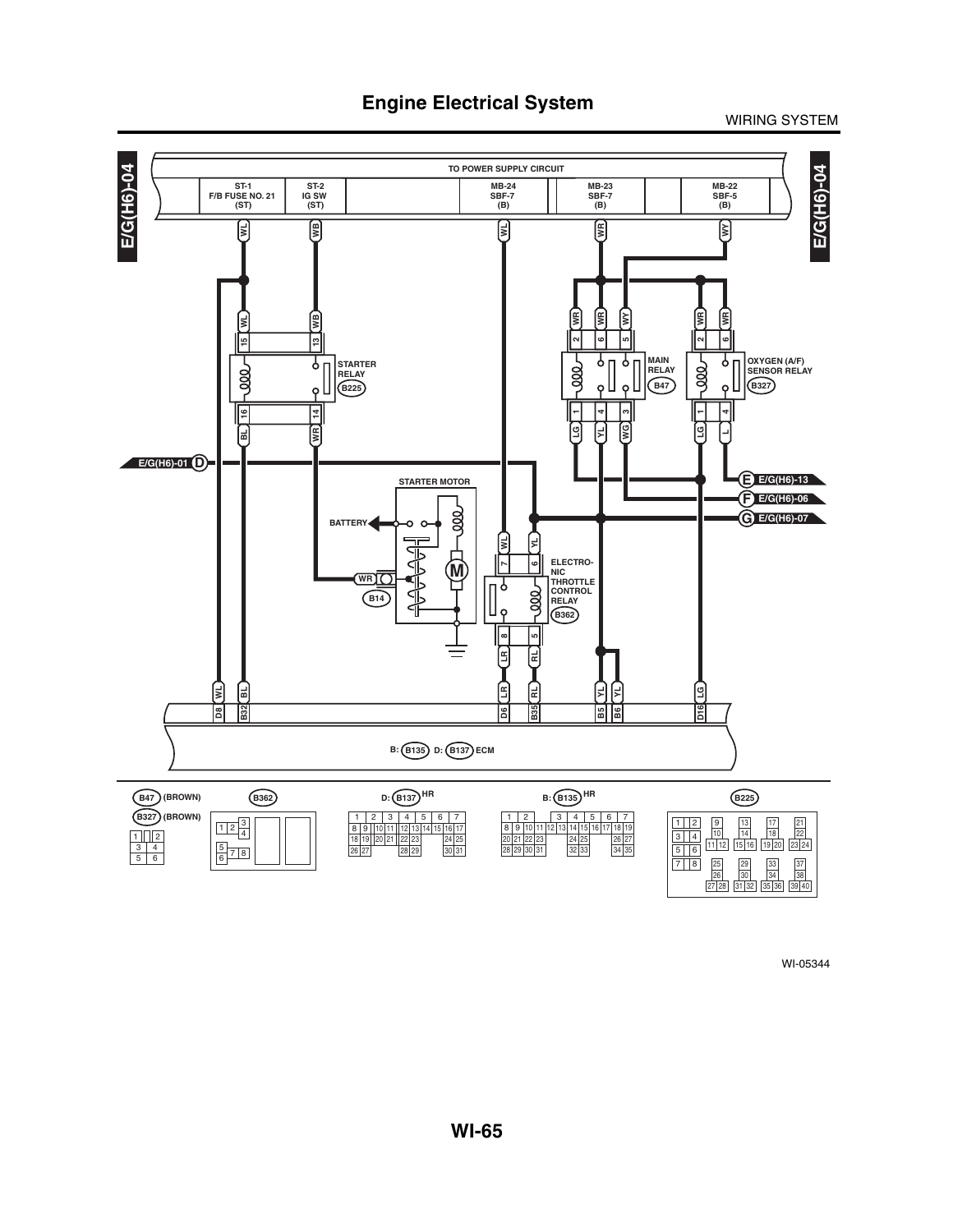![](_page_32_Figure_1.jpeg)

20|21|22|23|<br>28|29|30|31| 32  $1|12|13$ 24 25 8 | 9 | 10 | 11 | 12 | 13 | 14 | 15 | 16 | 17 | 18 | 19

25 26 27<br>33 34 35

![](_page_32_Figure_2.jpeg)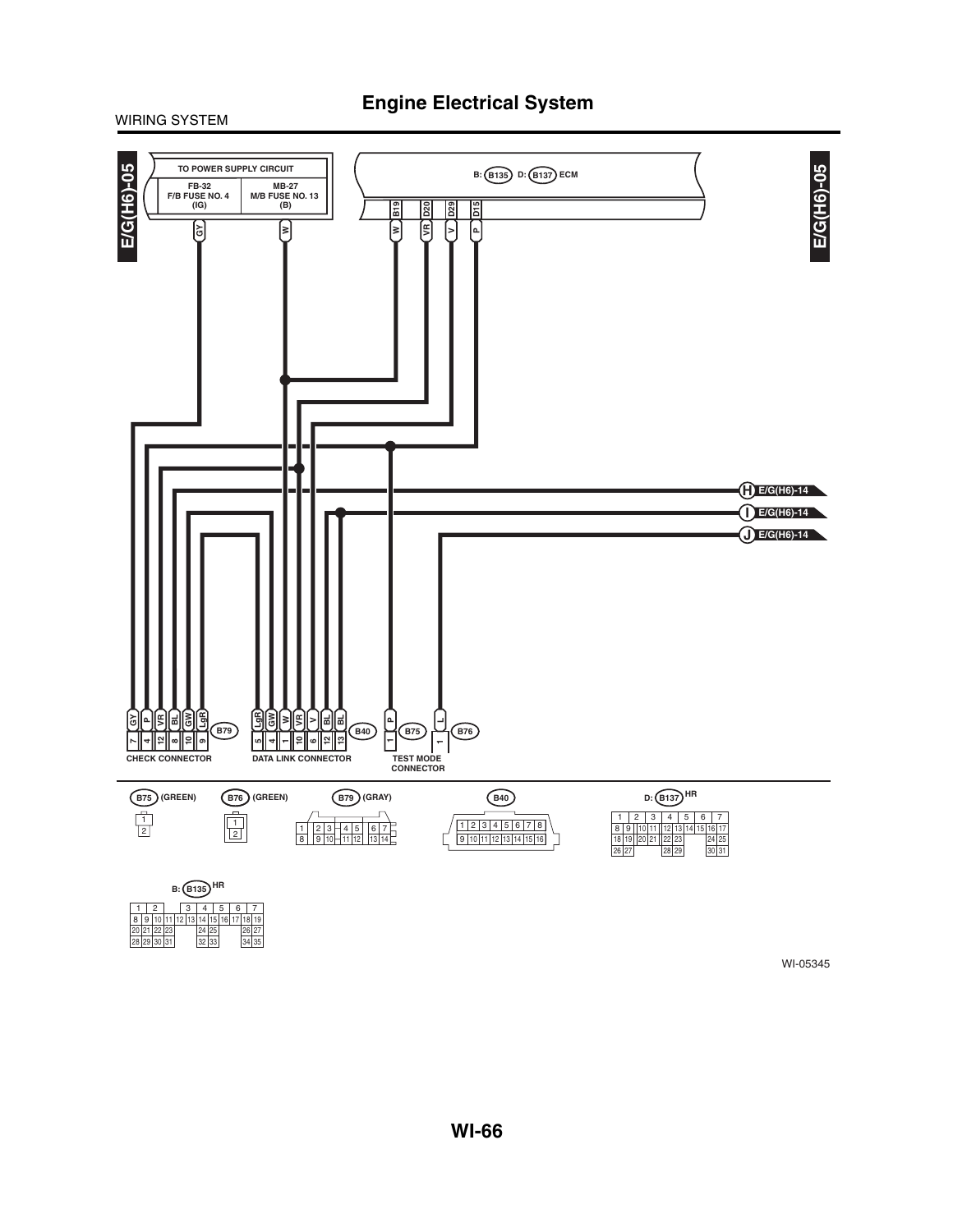![](_page_33_Figure_0.jpeg)

![](_page_33_Figure_2.jpeg)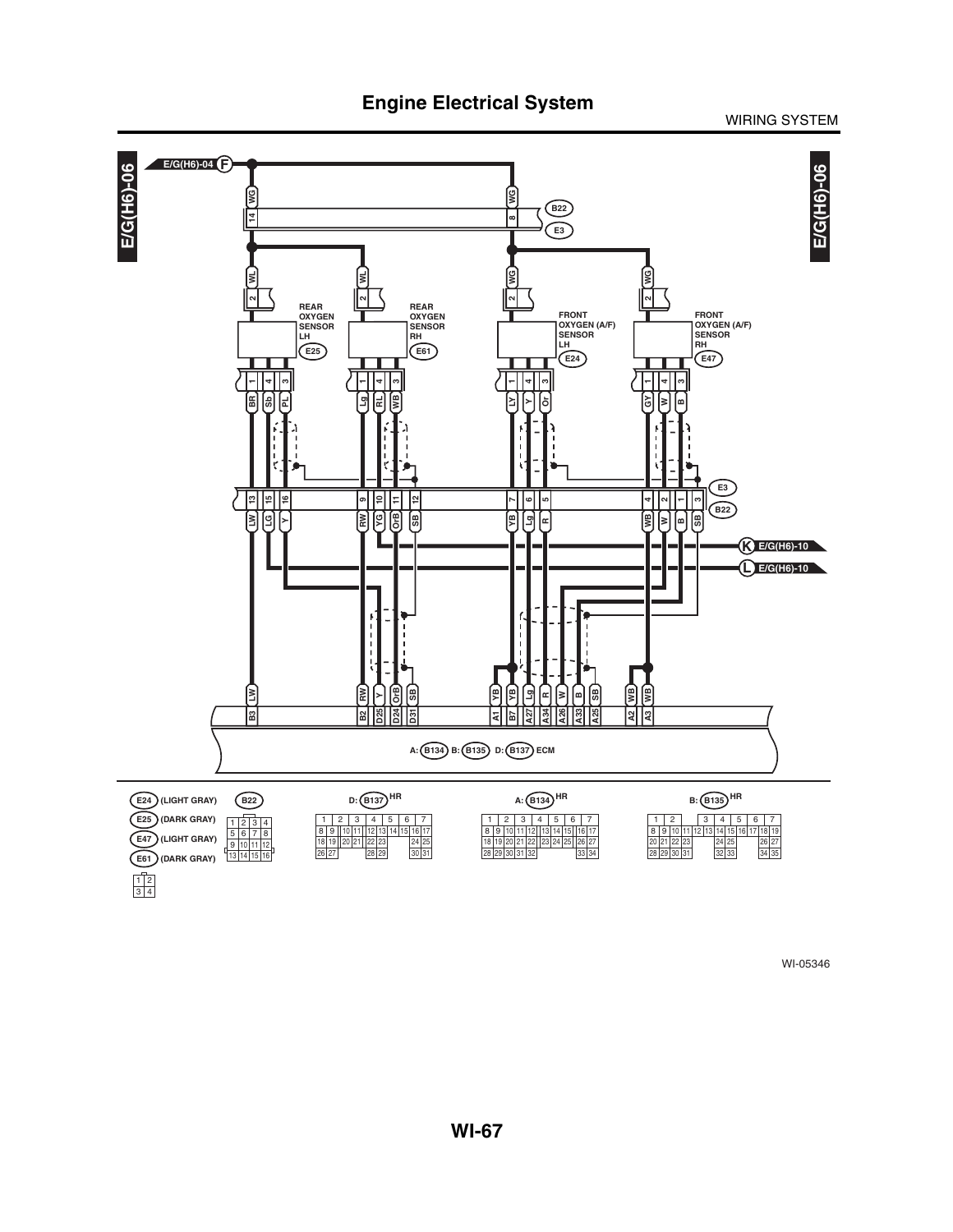### WIRING SYSTEM

![](_page_34_Figure_2.jpeg)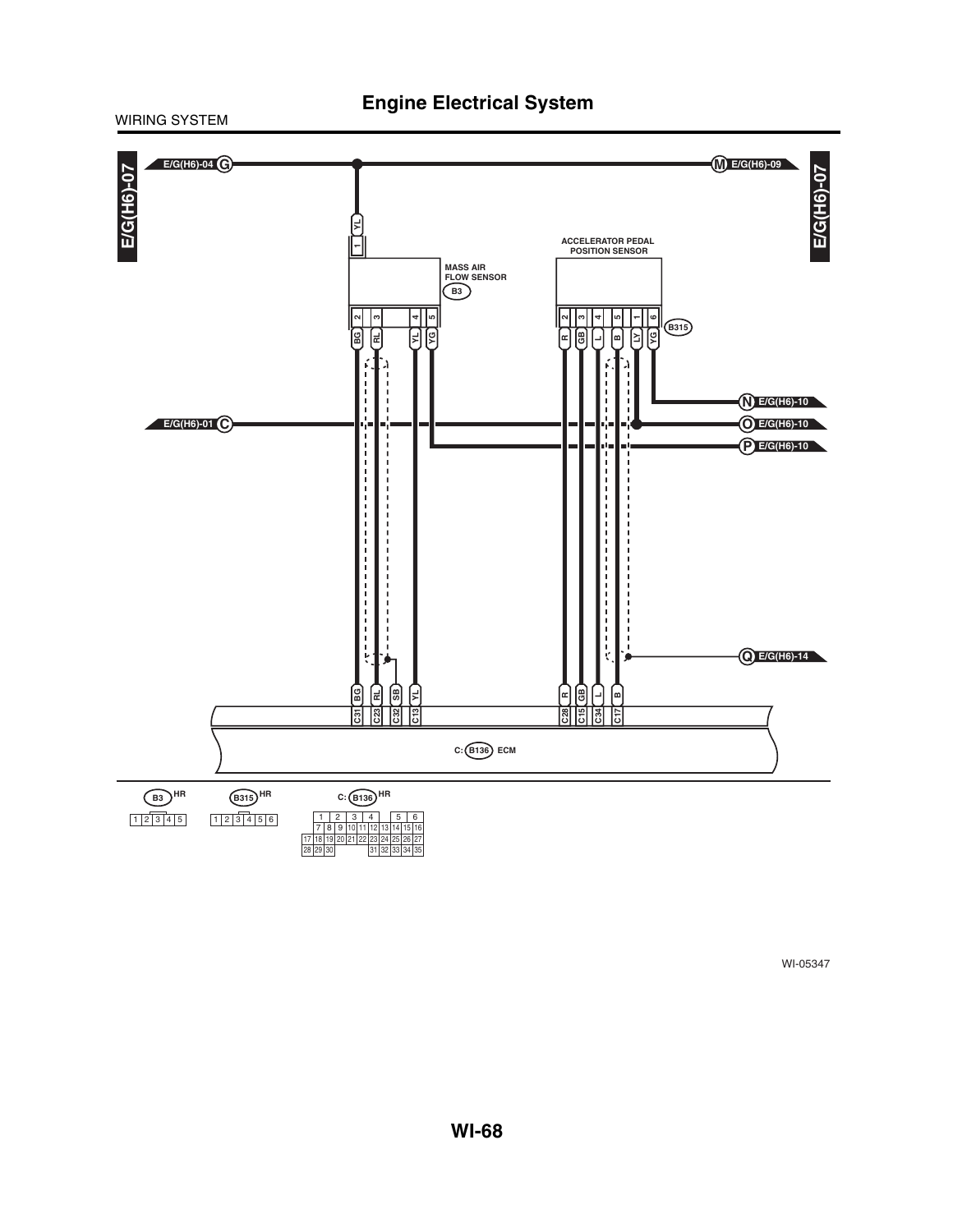![](_page_35_Figure_2.jpeg)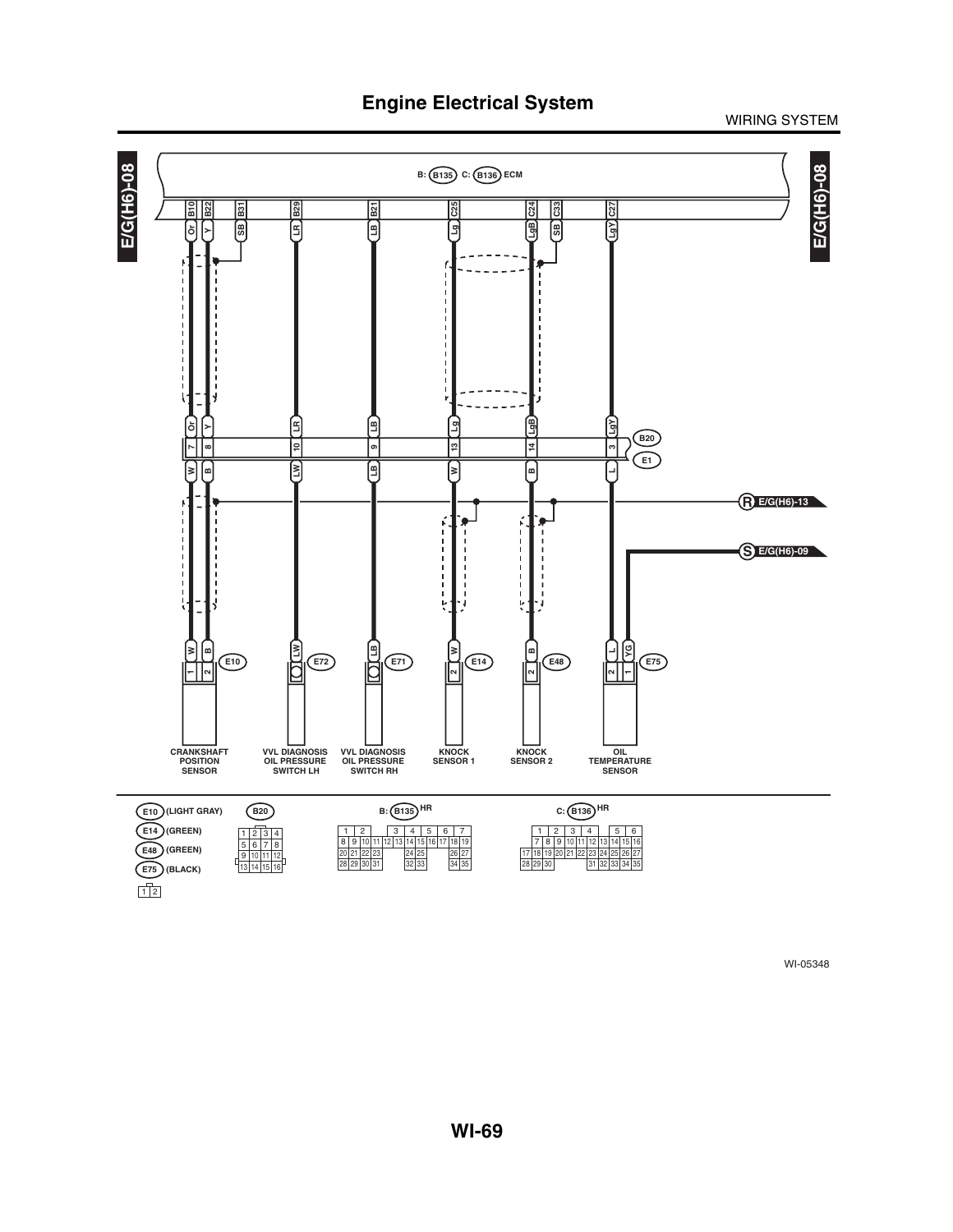WIRING SYSTEM

![](_page_36_Figure_2.jpeg)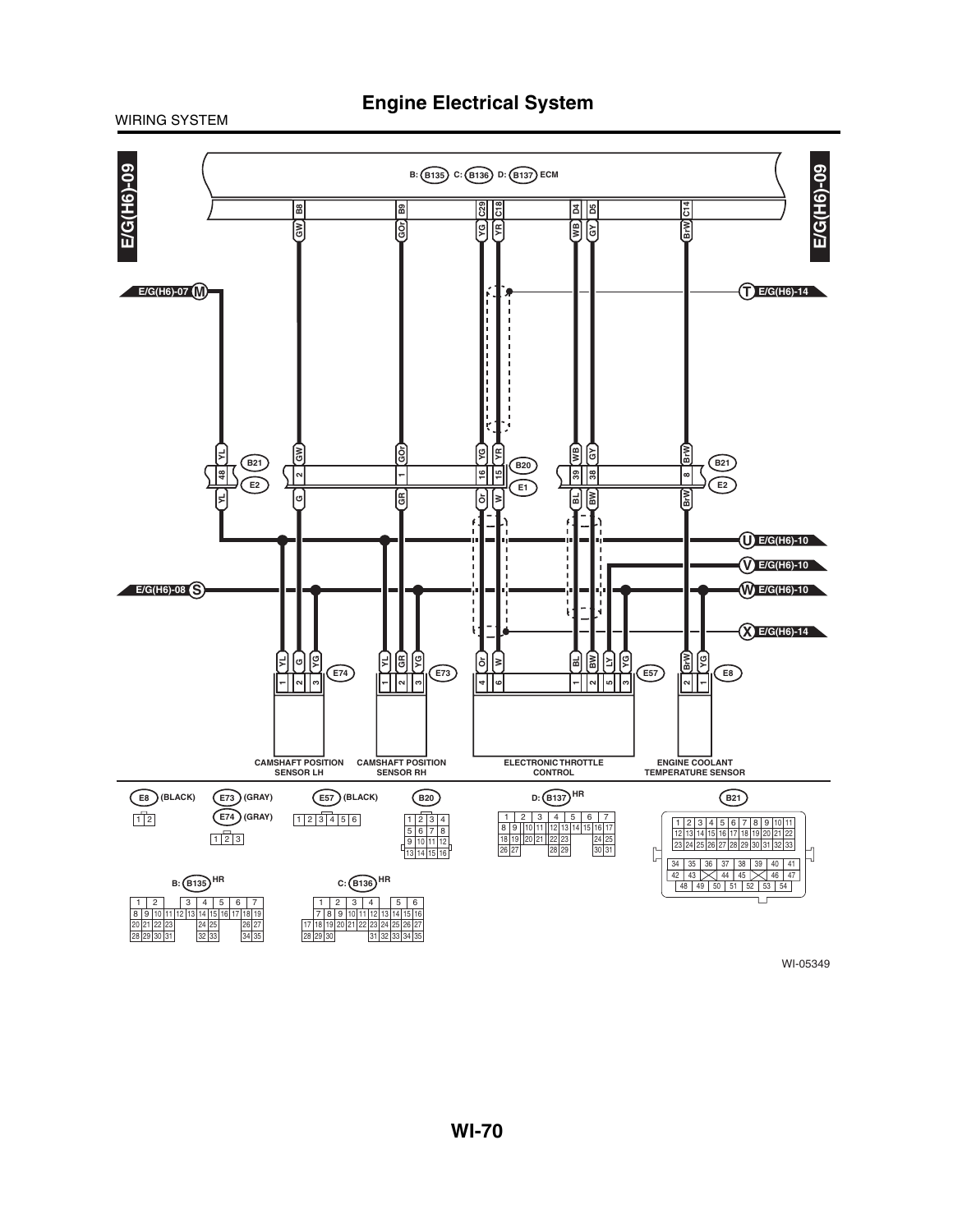**Engine Electrical System**

WIRING SYSTEM

![](_page_37_Figure_2.jpeg)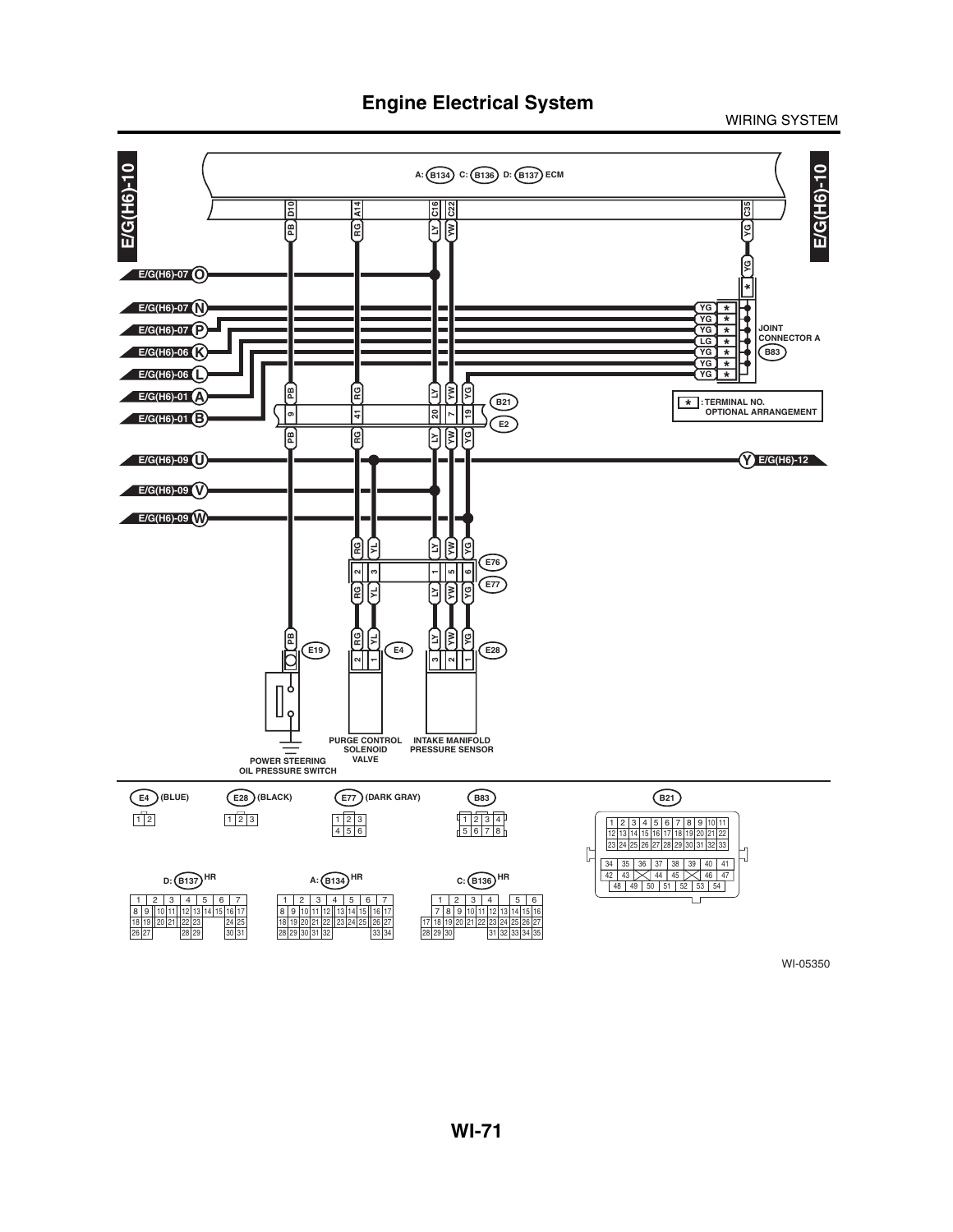WIRING SYSTEM

![](_page_38_Figure_2.jpeg)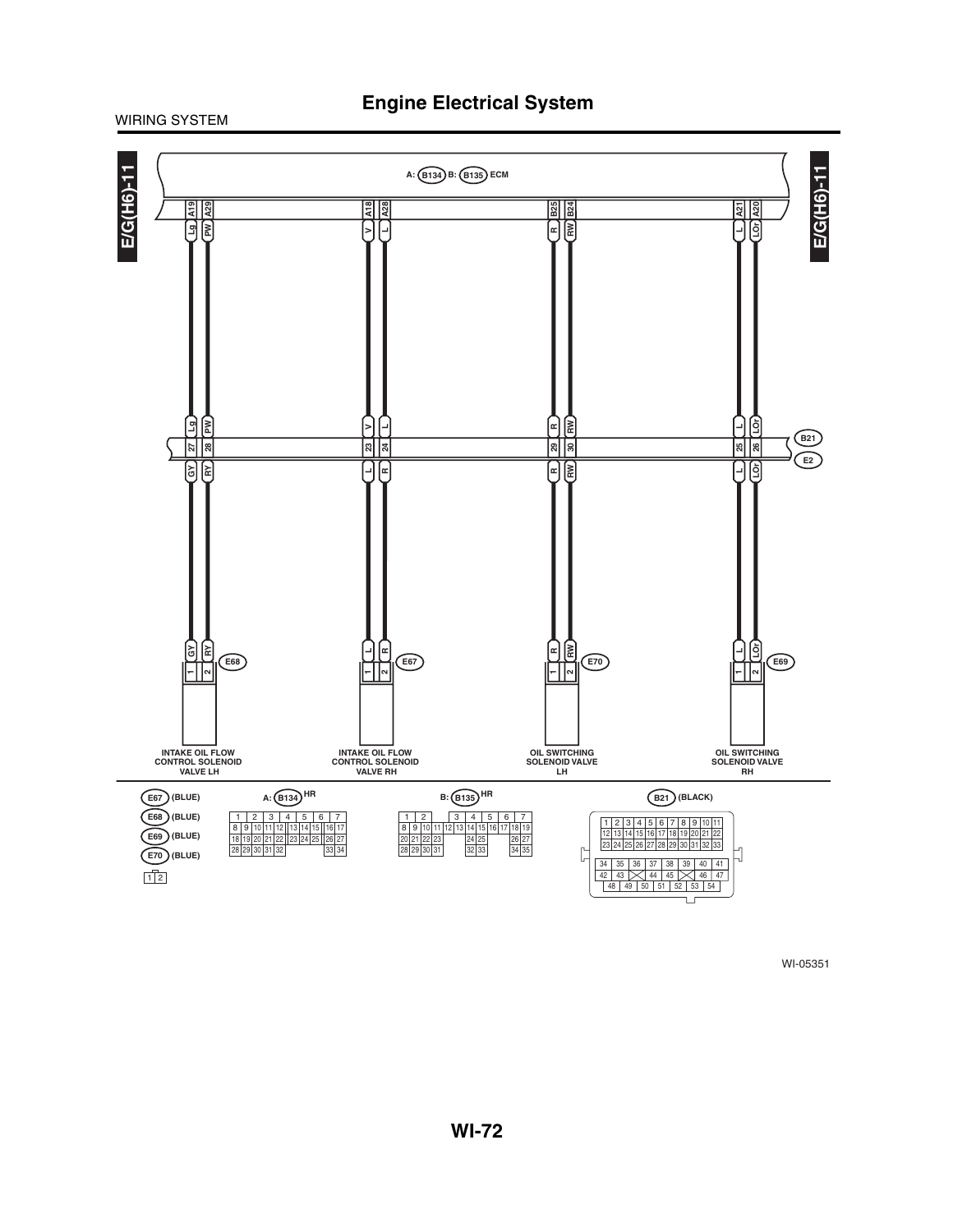![](_page_39_Figure_0.jpeg)

WIRING SYSTEM

![](_page_39_Figure_2.jpeg)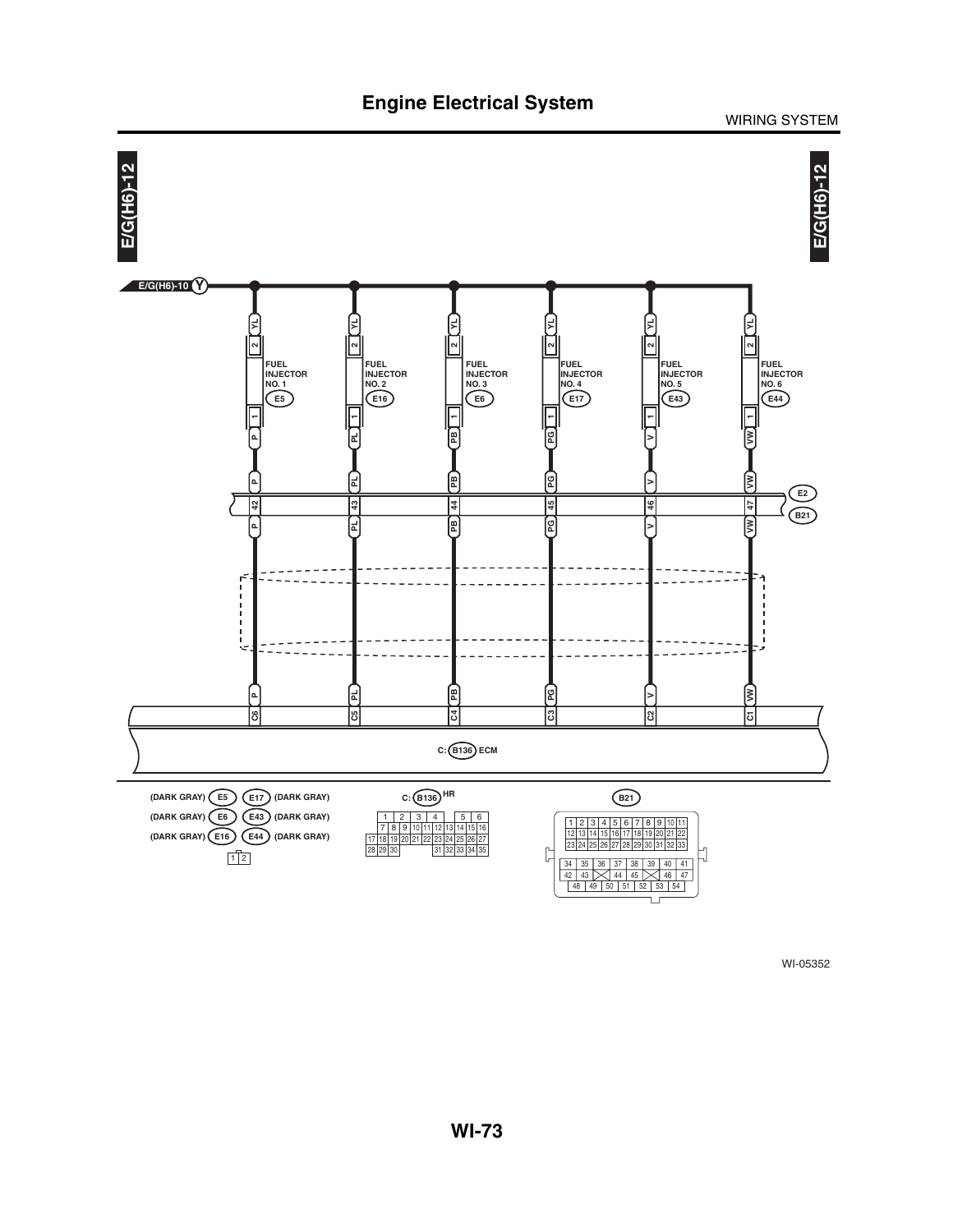![](_page_40_Figure_2.jpeg)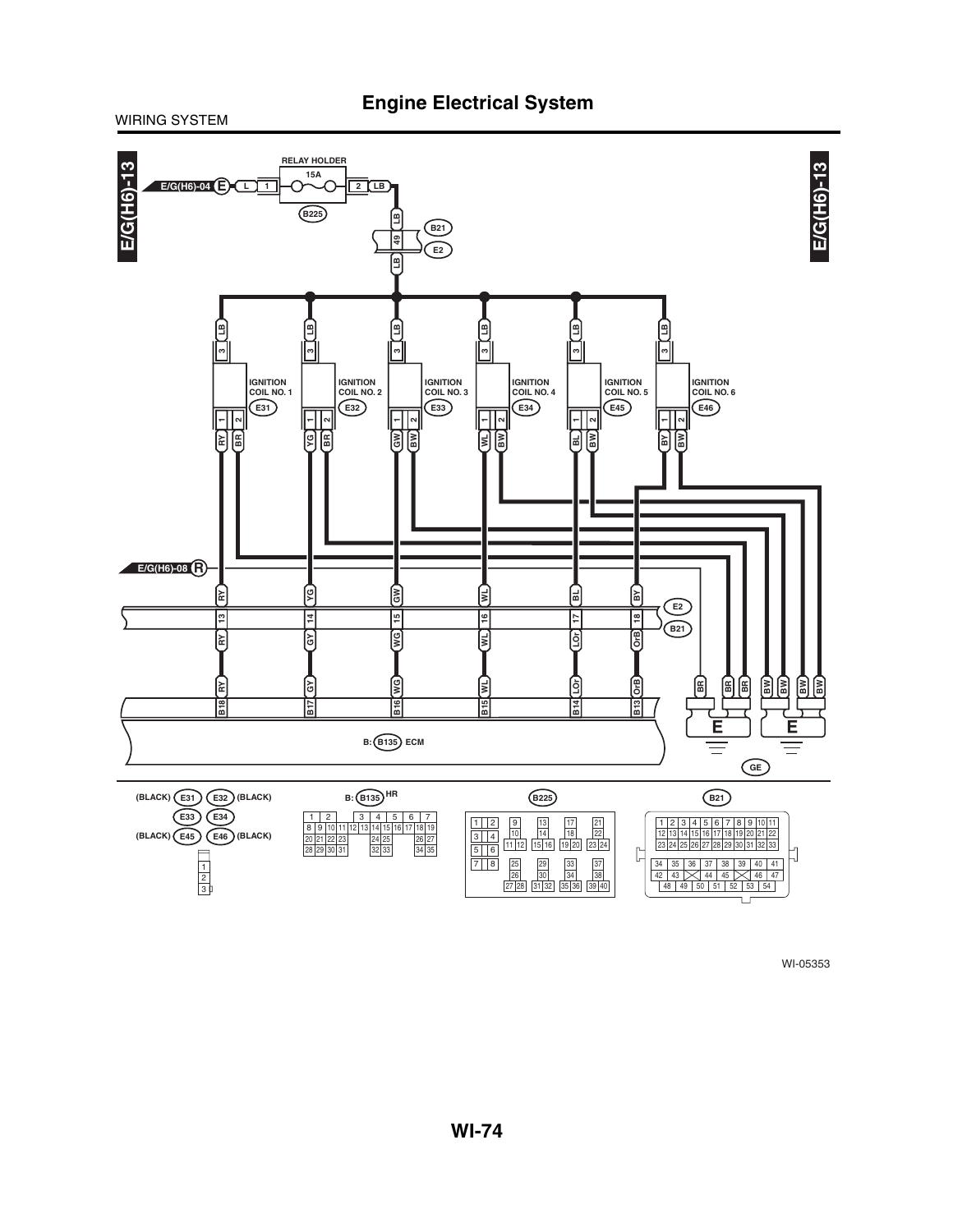WIRING SYSTEM

![](_page_41_Figure_2.jpeg)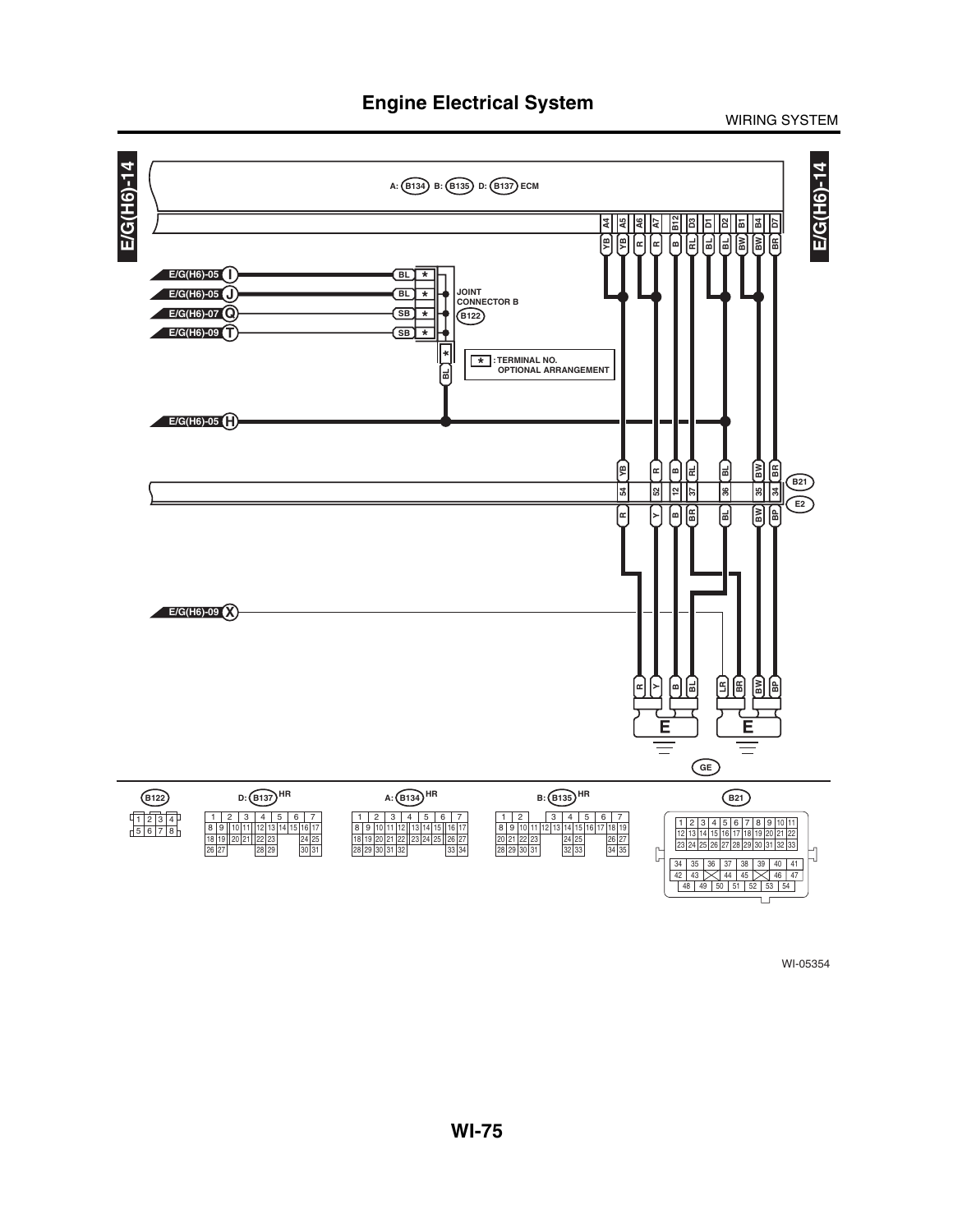### **4. 2.5 L TURBO MODEL**

![](_page_42_Figure_3.jpeg)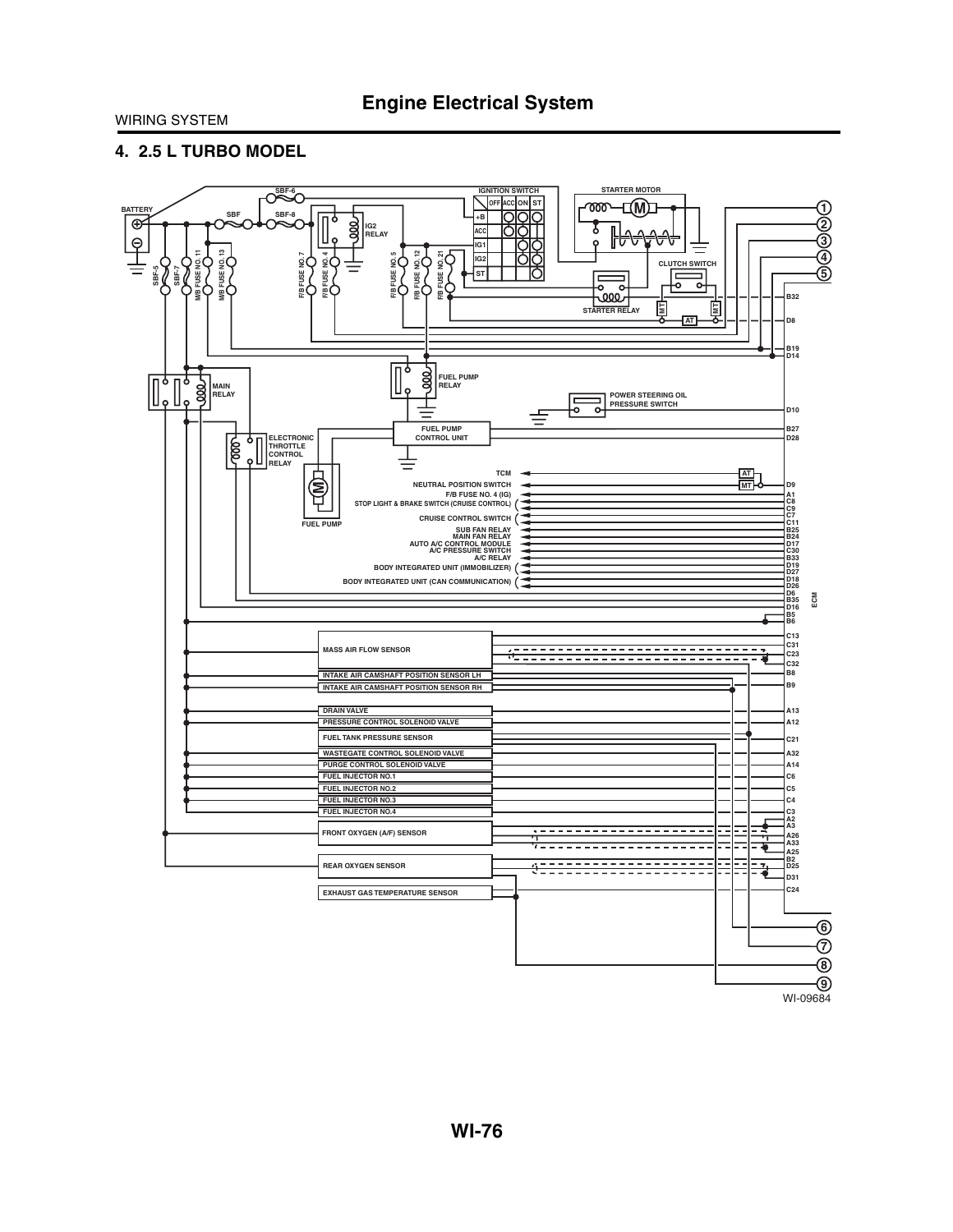![](_page_43_Figure_2.jpeg)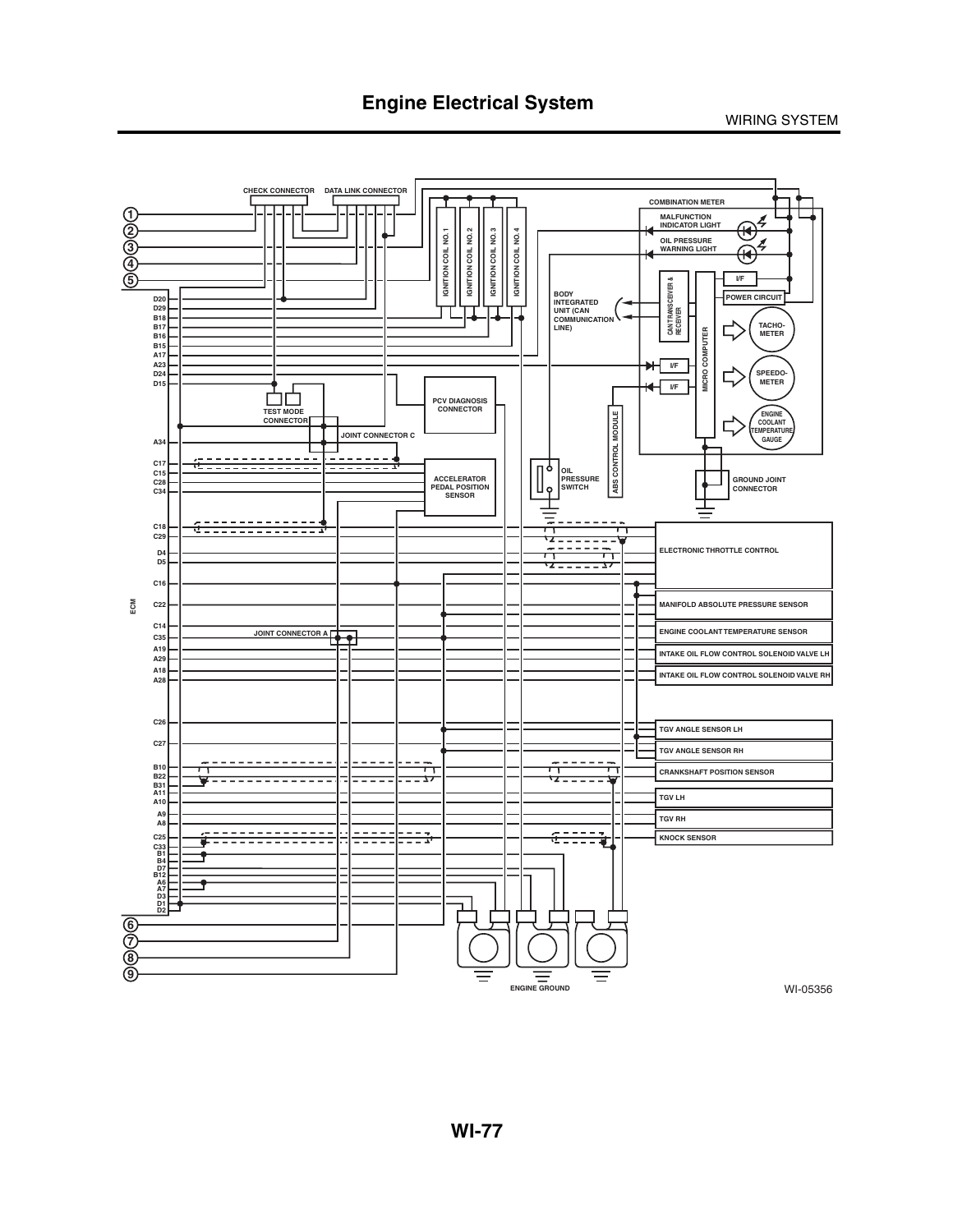**Engine Electrical System**

![](_page_44_Figure_2.jpeg)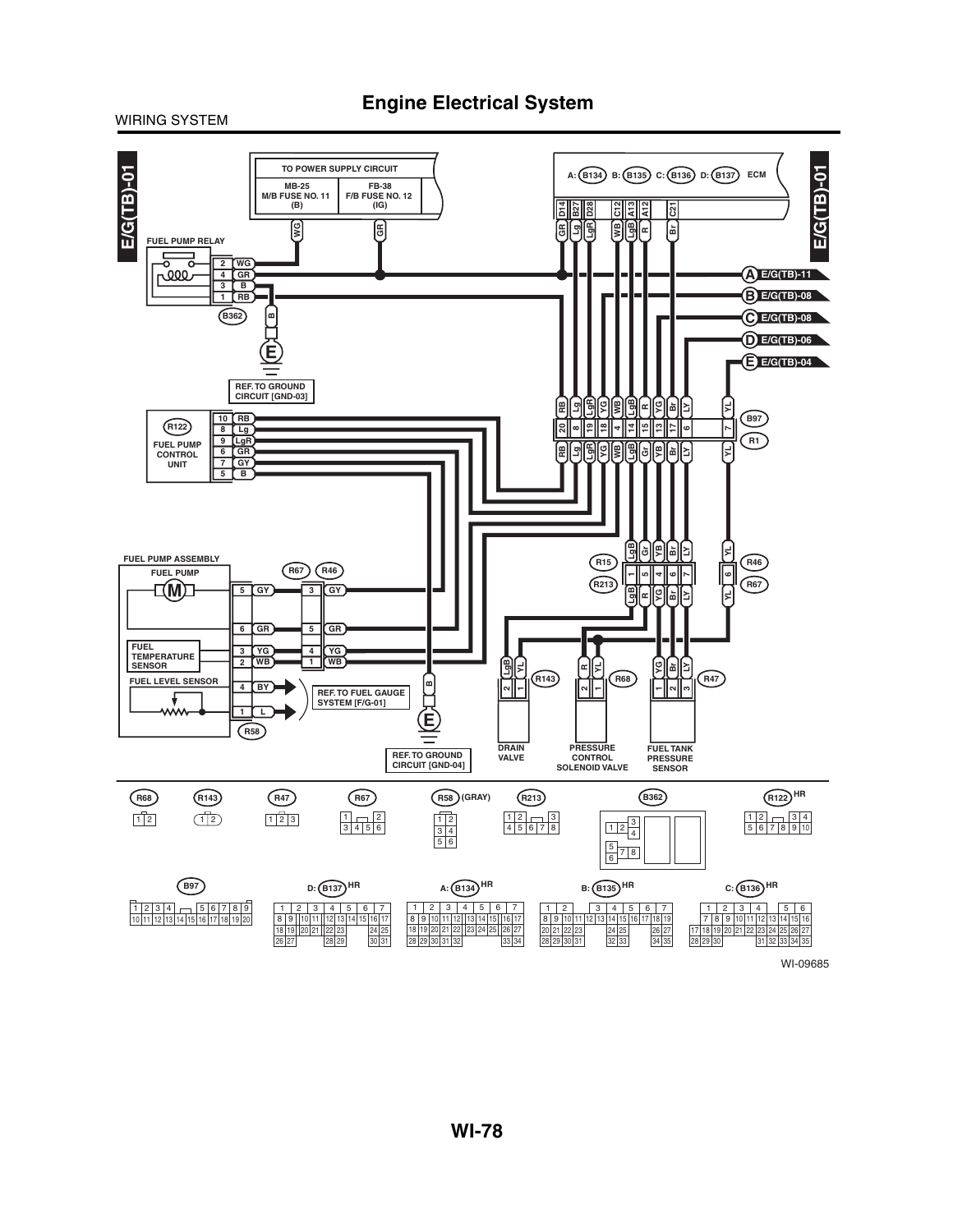![](_page_45_Figure_2.jpeg)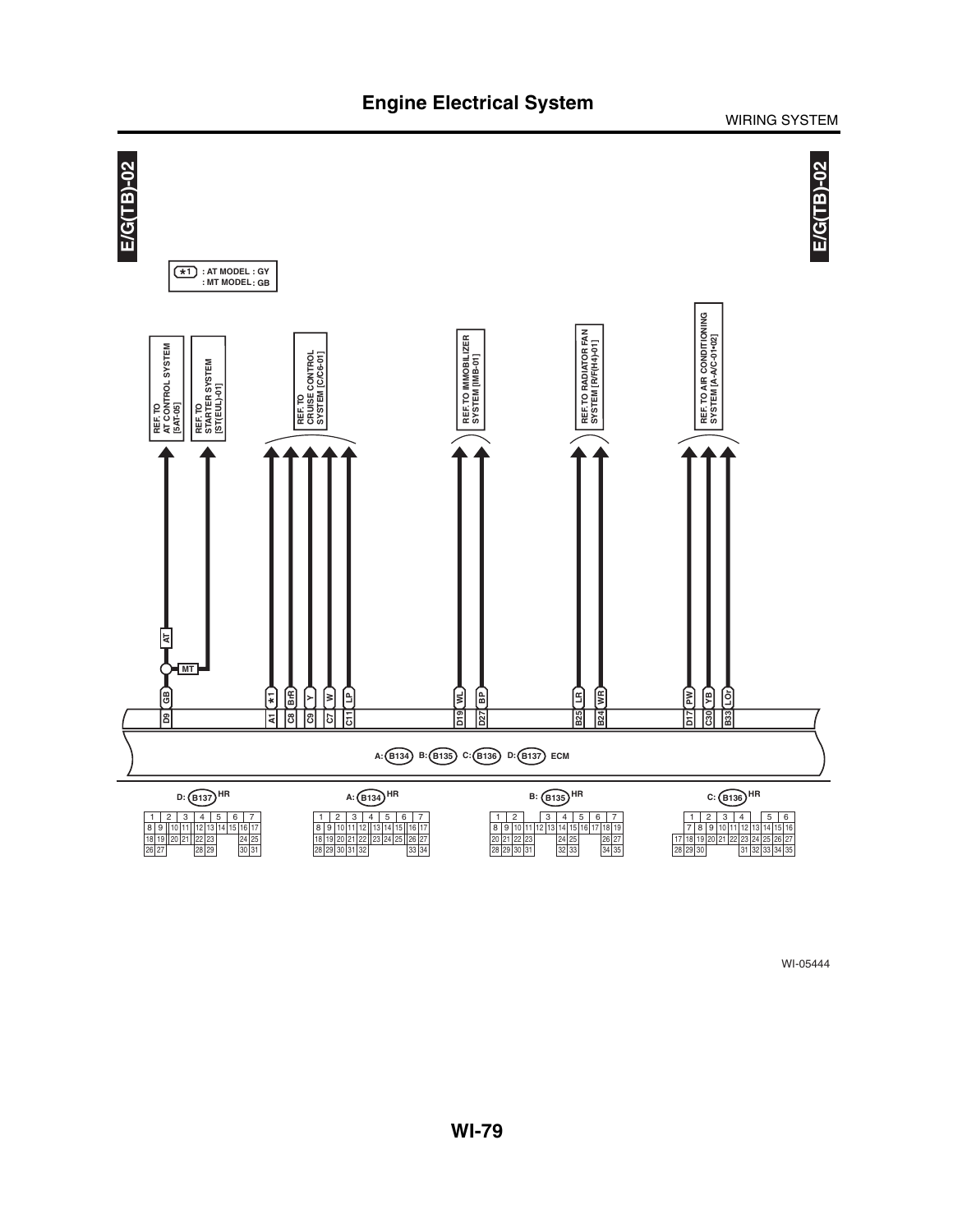![](_page_46_Figure_2.jpeg)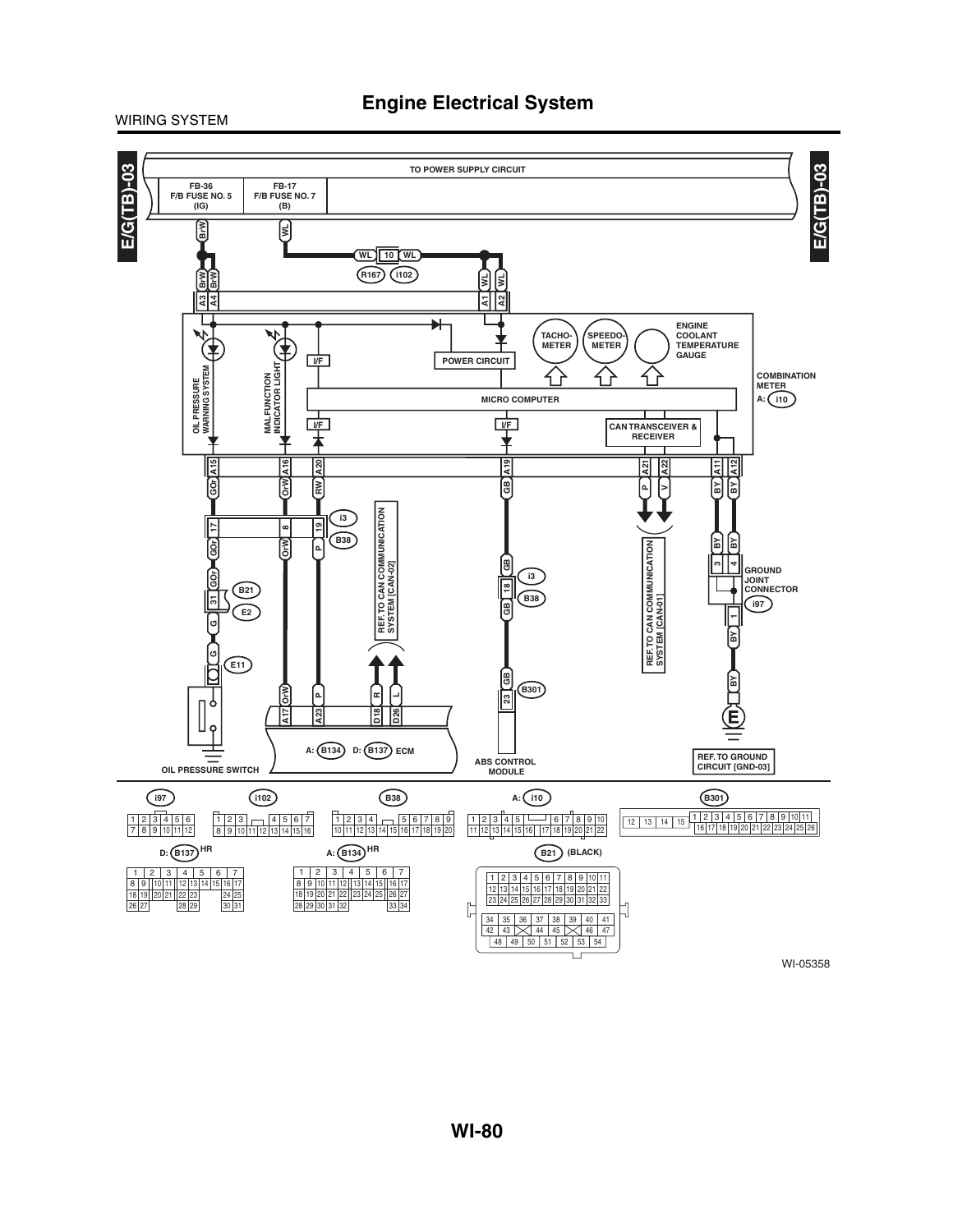![](_page_47_Figure_2.jpeg)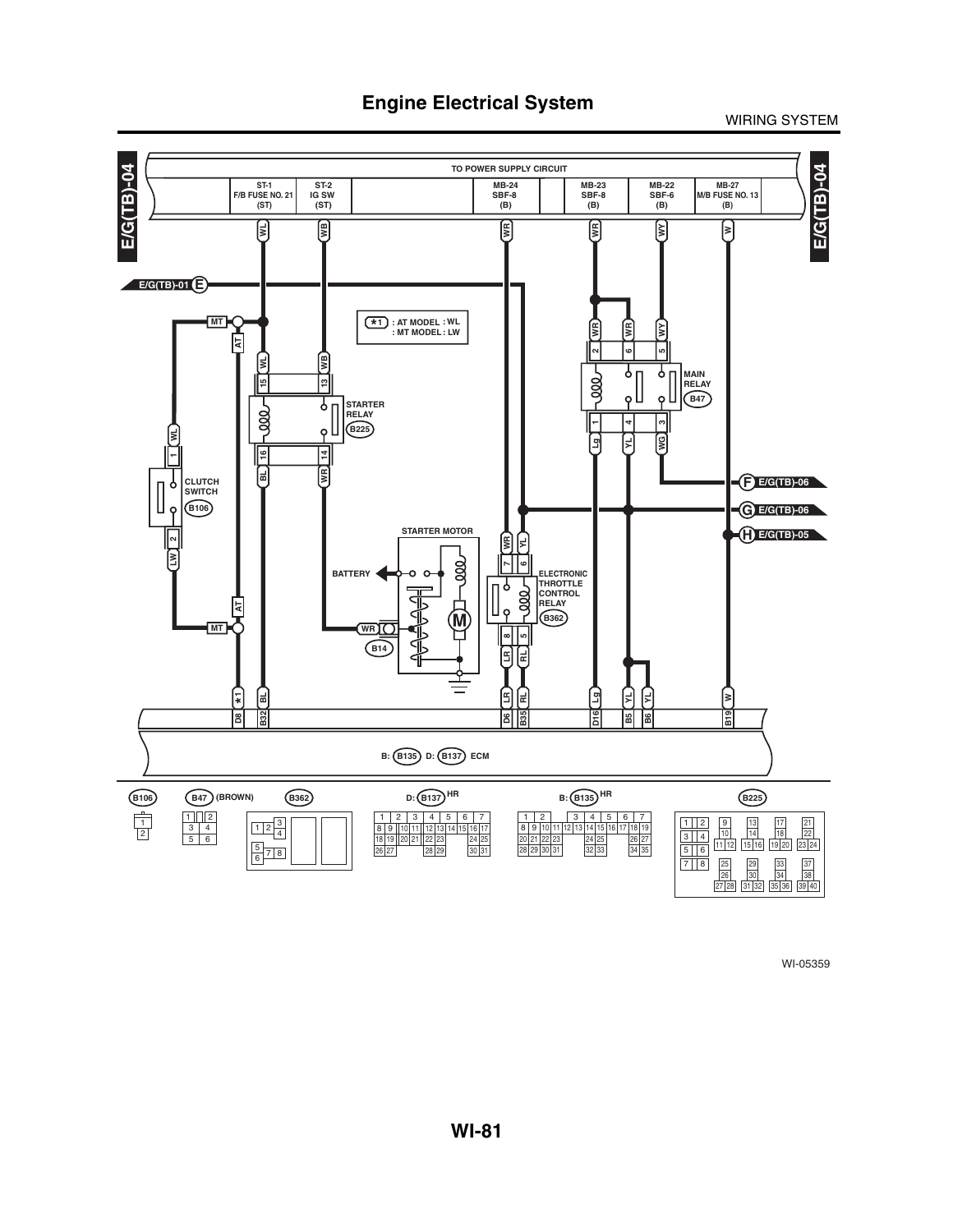![](_page_48_Figure_1.jpeg)

![](_page_48_Figure_2.jpeg)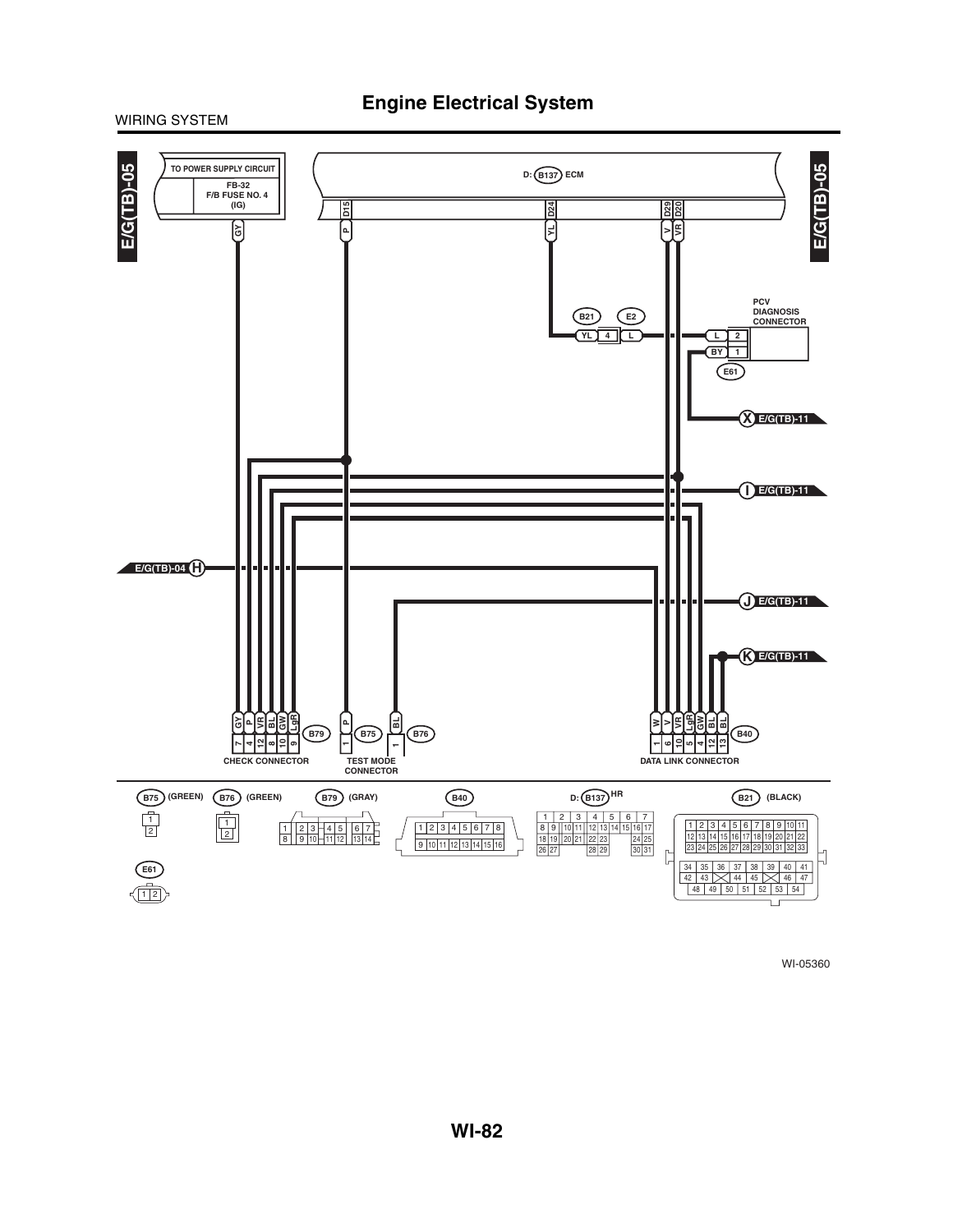![](_page_49_Figure_2.jpeg)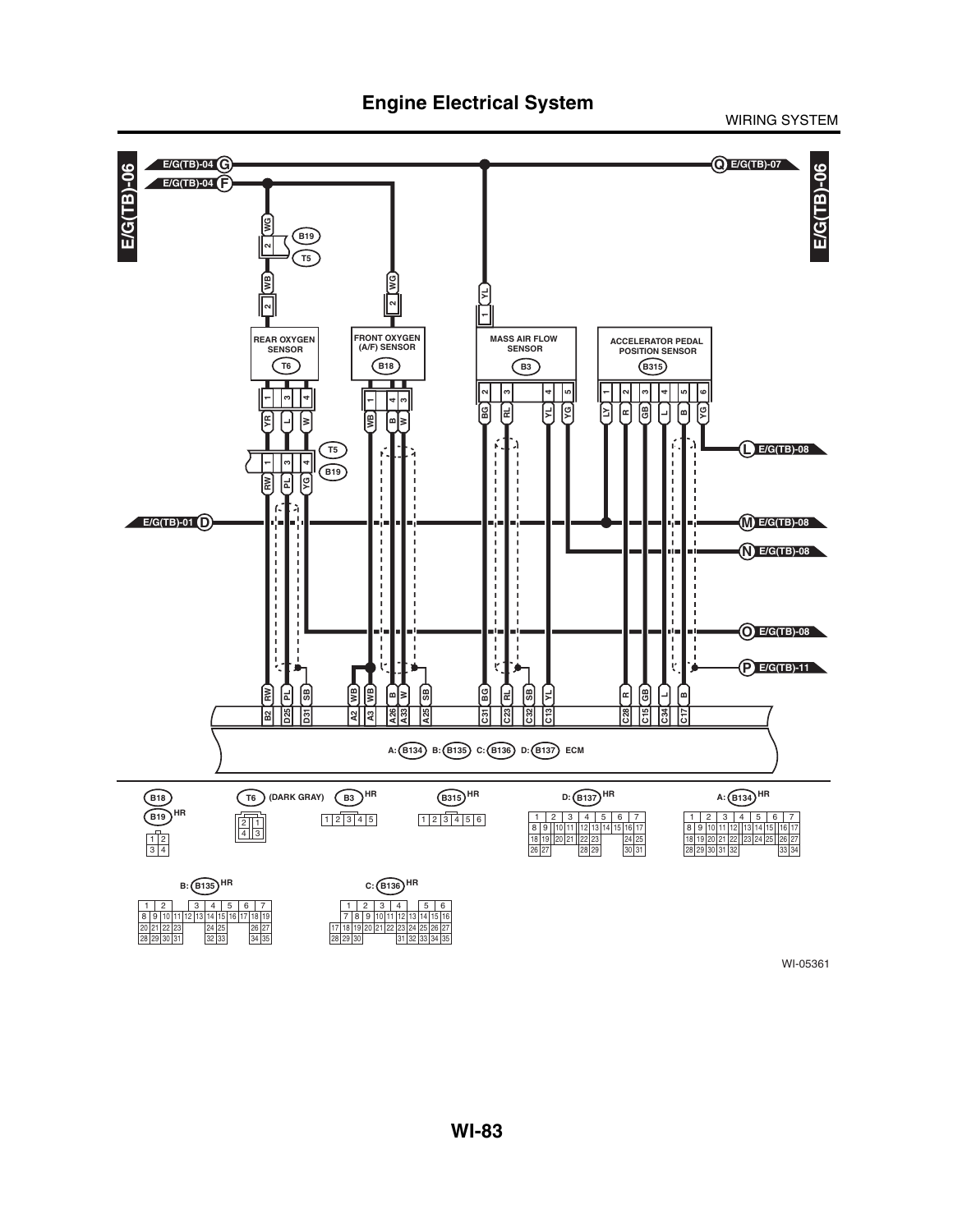![](_page_50_Figure_2.jpeg)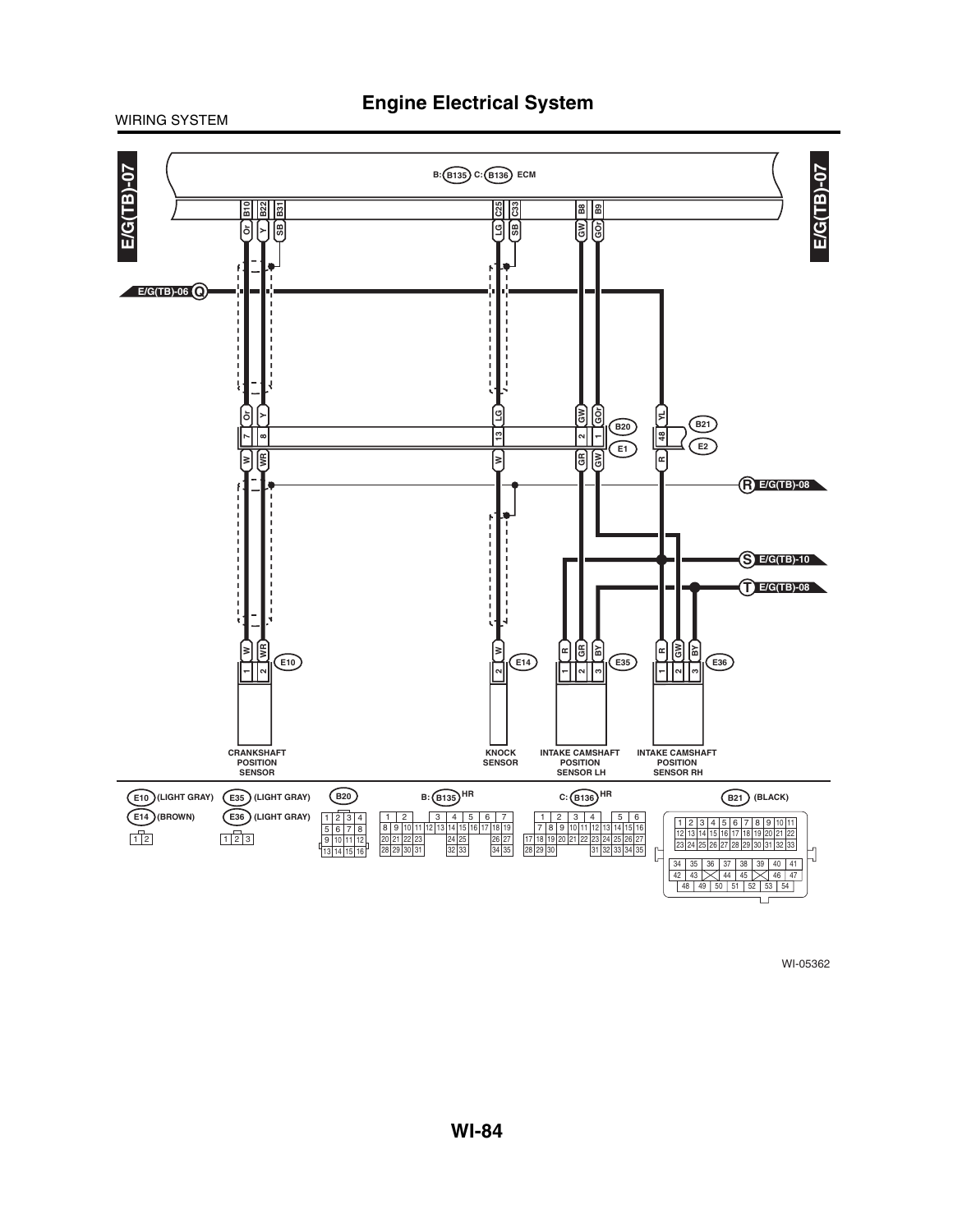WIRING SYSTEM

![](_page_51_Figure_2.jpeg)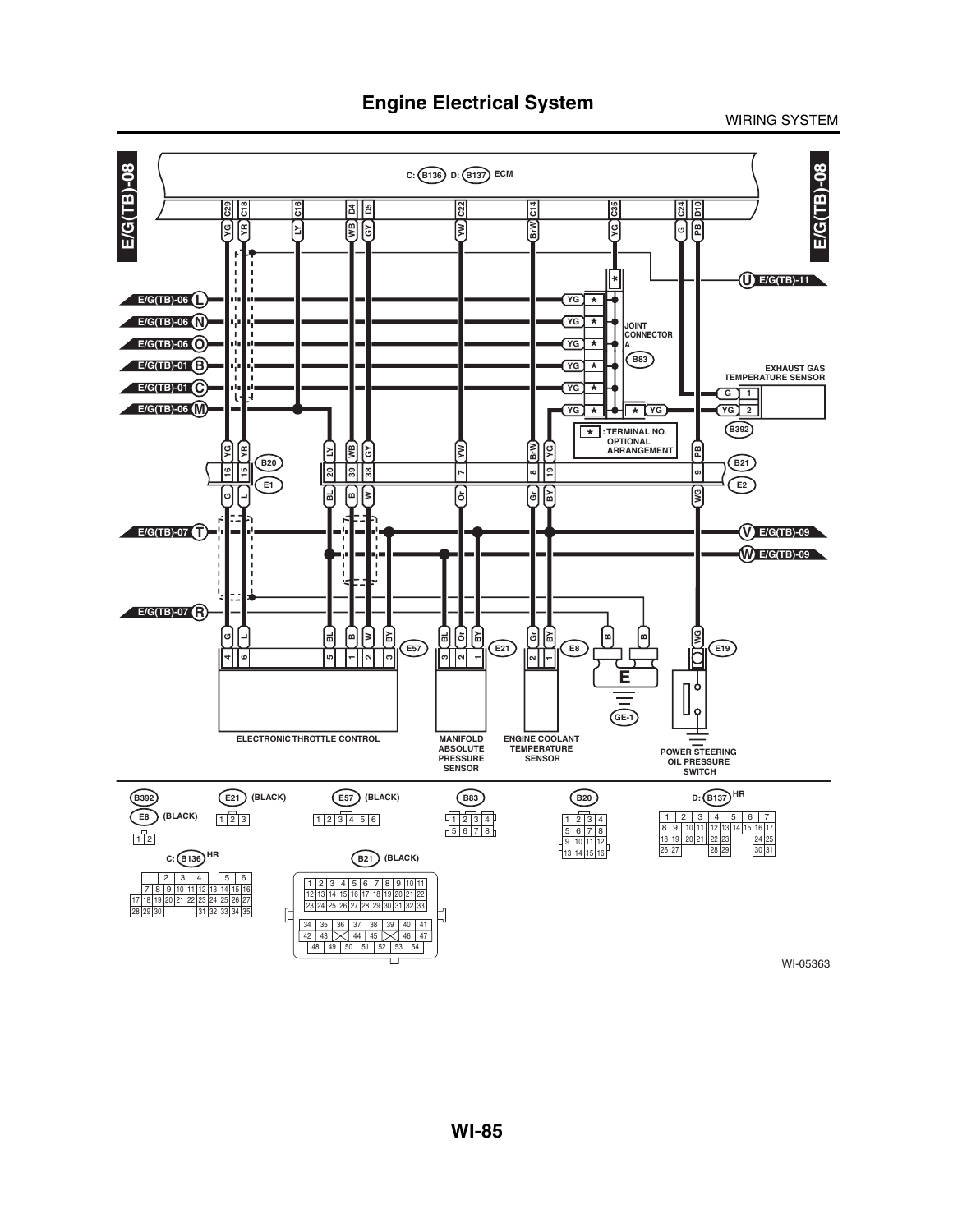![](_page_52_Figure_1.jpeg)

![](_page_52_Figure_2.jpeg)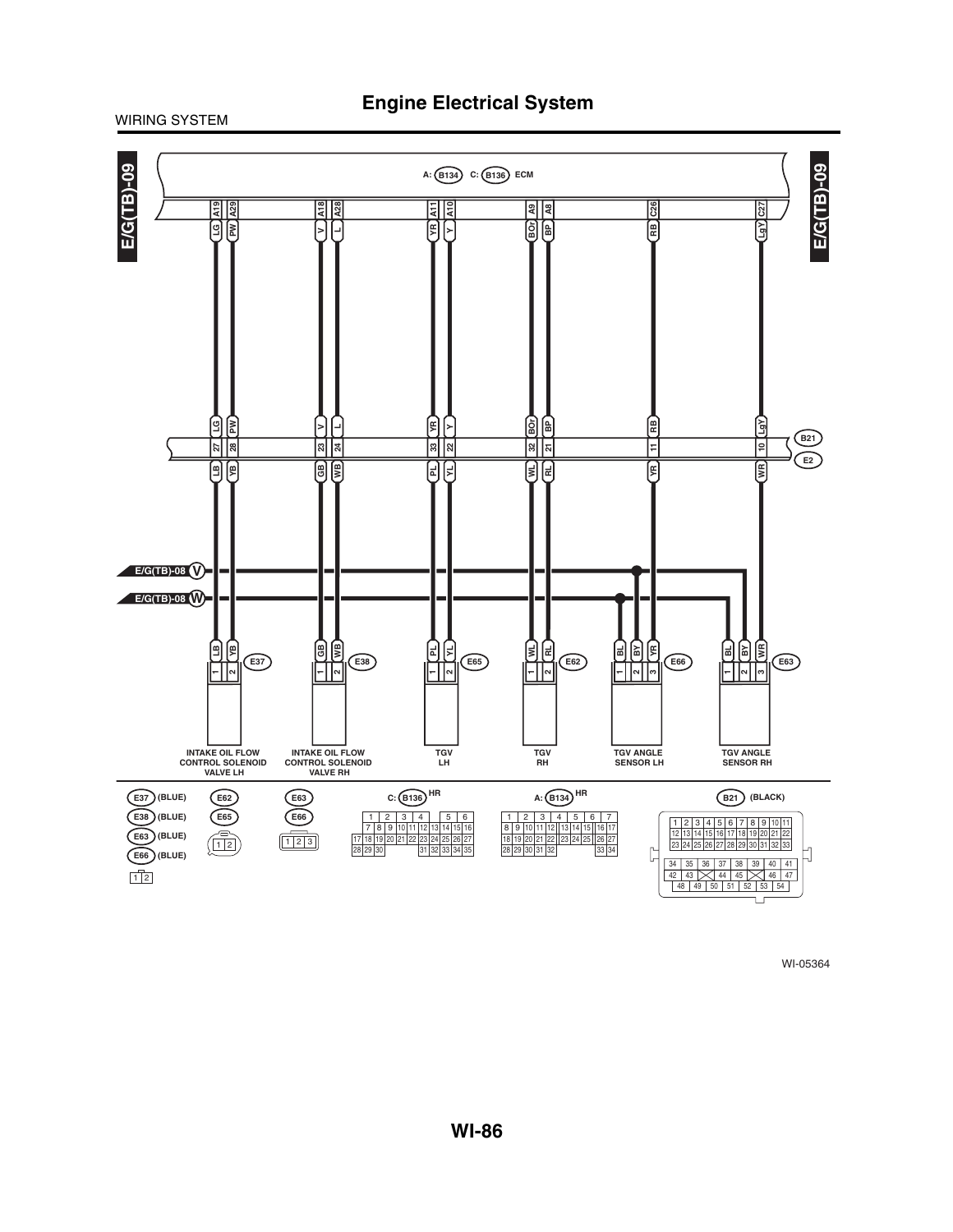![](_page_53_Figure_0.jpeg)

WIRING SYSTEM